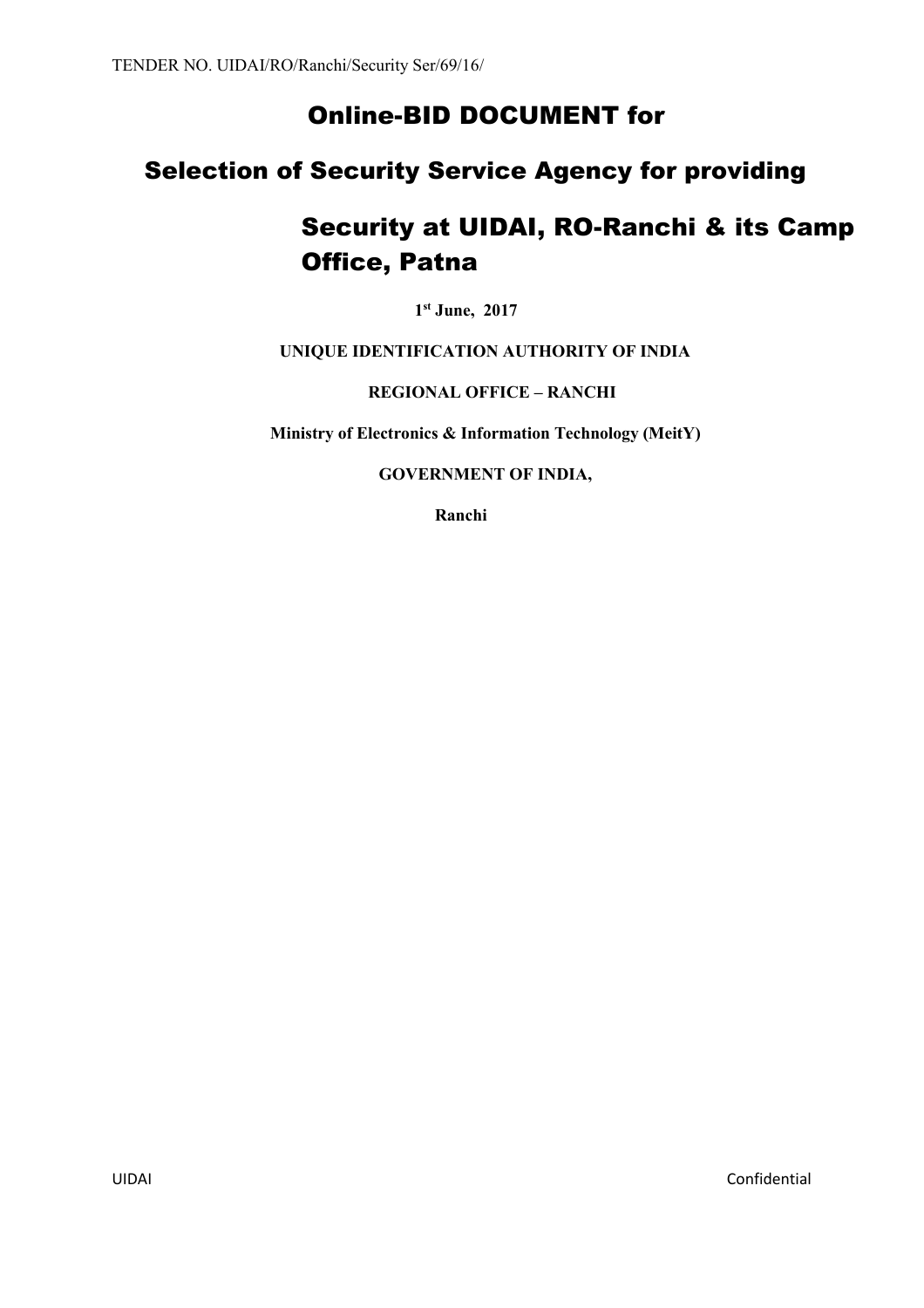# **CHECK LIST**

As a part of Online submission of the bid please check whether following have been enclosed in the respective packets, namely, Packet – 1 (**Pre-Qualification Bid**, **Technical Bid)** and Packet -2 (**Commercial Bid)**:

# **1. Check List of documents/supporting documents to be enclosed in the Bid(Packet-1, Part I)**

| S.N    | <b>Description</b>                                                                                                                                                                                                                                                                                                                                                                                                                                          | Whether<br><b>Enclosed</b><br>(Y/N) |
|--------|-------------------------------------------------------------------------------------------------------------------------------------------------------------------------------------------------------------------------------------------------------------------------------------------------------------------------------------------------------------------------------------------------------------------------------------------------------------|-------------------------------------|
| (i)    | Scanned copy of Bid Document Fee in the form of Demand Draft                                                                                                                                                                                                                                                                                                                                                                                                |                                     |
| (ii)   | Scanned copy of Bid Security of the prescribed amount and validity                                                                                                                                                                                                                                                                                                                                                                                          |                                     |
| (iii)  | All the pages of the tender should be signed by the owner of the firm or his<br>Authorized signatory. In case the tenders are signed by the authorized signatory,<br>a copy of the power of attorney/ authorization to be enclosed.                                                                                                                                                                                                                         |                                     |
| (iv)   | The Bidder should have minimum annual turnover of Rs. 5,00,000/- (Rupees Five<br>Lakhs only) in each of the financial year 2013-14, 2014-15 & 2015-16. Certified<br>copies of audited financial statements along with their respective filed ITRs to be<br>attached.                                                                                                                                                                                        |                                     |
| (v)    | The bidder should have a registered office/ Branch in Ranchi/Patna. Supporting<br>proof thereof to be attached.                                                                                                                                                                                                                                                                                                                                             |                                     |
| (vi)   | Undertaking that no case is pending with the police against the Proprietor/<br>firm/partner or the company and the company has not been blacklisted by<br>any Agency/Govt. Deptt (Clause 18.2 (c)(ix)                                                                                                                                                                                                                                                       |                                     |
| (vii)  | Set up of the organization, clearly indicating details of managerial, supervisory and<br>other staff and number of muster roll staff available for performing this service                                                                                                                                                                                                                                                                                  |                                     |
| (viii) | Signed and scanned copy of Registration Certificate of those bidders who are<br>registered with Central Purchase Organization, National Small Industries<br>Corporation (NSIC) or GoI.                                                                                                                                                                                                                                                                      |                                     |
| (ix)   | Copy of valid licence issued under the Private Security Agencies (Regulation) Act,<br>2005, EPF Registration, ESI Registration, Service Tax Registration and PAN<br>Number.                                                                                                                                                                                                                                                                                 |                                     |
| (x)    | Experience Certificates, testimonials of providing Security Services of executing<br>minimum three similar assignments in last three financial years ending 31.03.2016<br>in Govt./PSU/Reputed firms with minimum value of Rs. 2 lakh only (Rupees Two<br>Lakh only) for each such assignment in the format given under clause $20(vi)$ . The<br>bidder must attach copies of the previous or existing employers certificate $\&$ copy of<br>award letters. |                                     |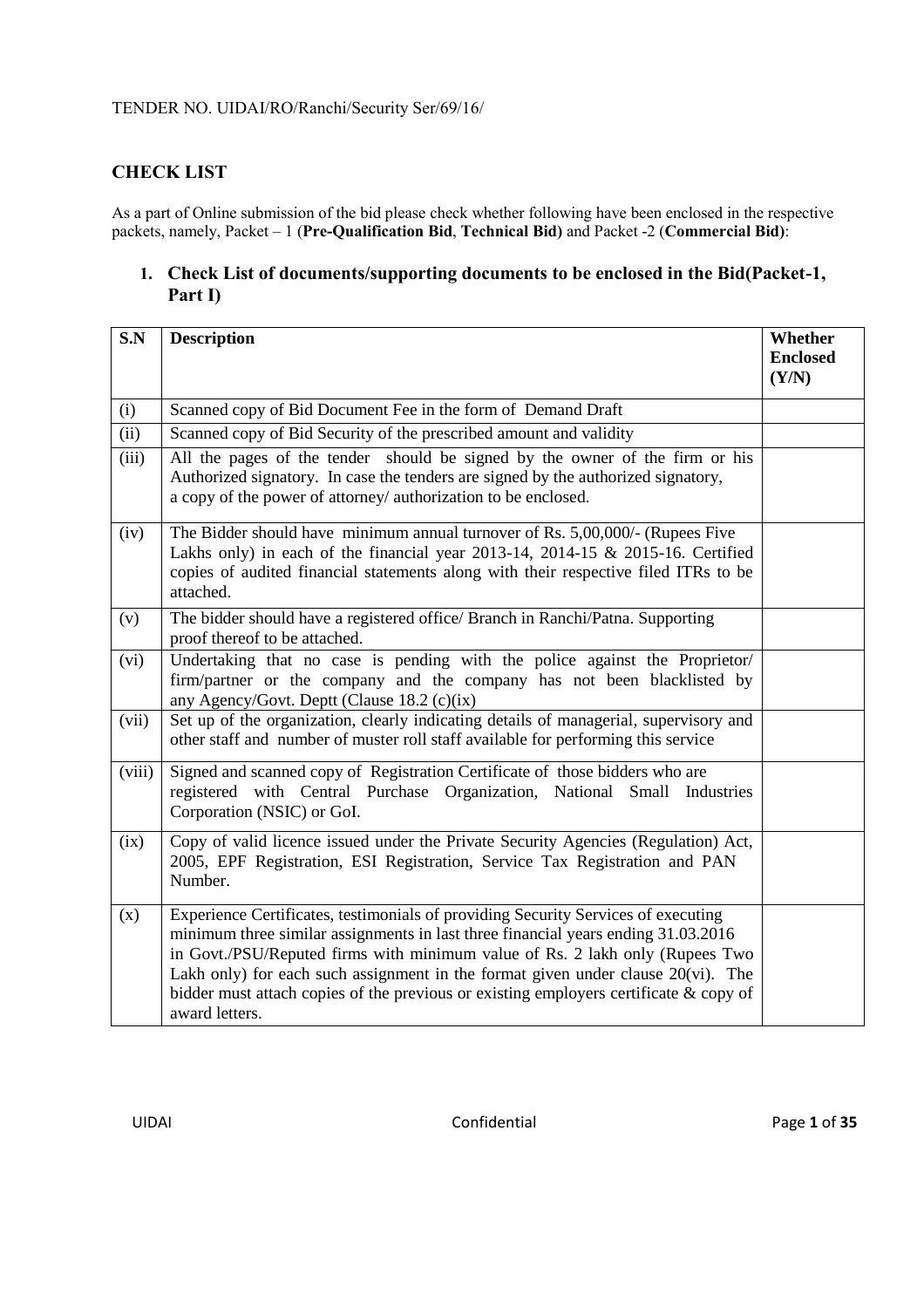| S.<br>No. | <b>Description</b>                                                              | <b>Whether Enclosed</b><br>(Y/N) |
|-----------|---------------------------------------------------------------------------------|----------------------------------|
| (i)       | Signed and scanned copy of PARTICULARS OF REQUIREMENT<br>(Annexe 4.1.1)         |                                  |
| (ii)      | Signed and scanned copy of TECHNICAL BID Particular (Annexe<br>4.1.2)           |                                  |
| (iii)     | Signed and scanned copy of Technical Bid Letter (Annexe 4.1.3)                  |                                  |
| (1V)      | Un-priced Commercial Bid (please refer to Clause $18.2(a)$ under<br>Section II) |                                  |

# **2. Check List of Annexure / Appendix to be enclosed in the Technical Bid(Packet-1, Part II)**

# **Important Note:**

a) The Annexures and other supporting documents as per the above list in 1 & 2 shall be placed in the Packet-I, Part 1 and Part 2 as explained in Clause 1 of Section II.

# **3. Check List of Annexure / Appendix to be enclosed in the Commercial Bid (Packet-2)**

| S.<br>No.         | <b>Description</b>                                                      | <b>Whether Enclosed</b><br>(Y/N) |
|-------------------|-------------------------------------------------------------------------|----------------------------------|
|                   |                                                                         |                                  |
| $\left( 1\right)$ | Signed and scanned copy of Bid Particulars (Annexe 4.2.1)               |                                  |
| (ii)              | Signed and scanned copy of Commercial Bid Letter (Annexe 4.2.2)         |                                  |
| (iii)             | Signed and scanned copy of Details of comprehensive Annual              |                                  |
|                   | (Recurring) costs - (Annexe 4.2.3)                                      |                                  |
| (iv)              | <b>Price Bid:</b> Schedule of price bid in the form of BOQ_SECURITY.xls |                                  |
|                   | (This can be downloaded during online submission and to be              |                                  |
|                   | submitted online itself).                                               |                                  |

#### **Important Note:**

- a) The Annexures supporting the above list shall be placed in the Packet-2 as explained in Clause 1 of Section II.
- 4. Check-lists (as in point 1, 2 & 3 above) should be duly filled with Y/N, signed and scanned and should be made part of the Packet-1, so that it is clear that all the expected documents are enclosed.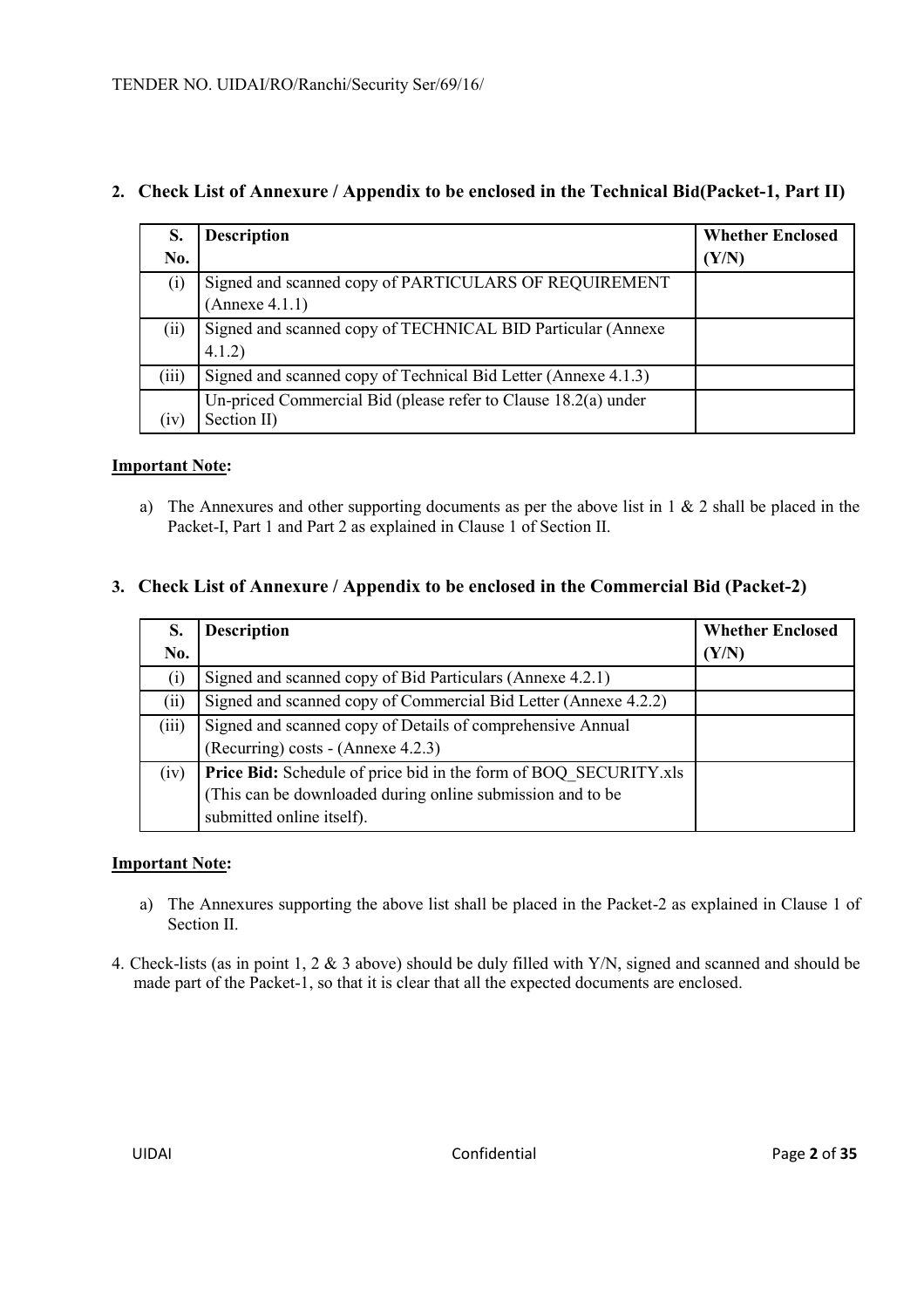# **SECTION I – Invitation to Bid**

This invitation to online bid is for "Selection of suitable Security Service Agency for providing security at **Unique Identification Authority of India Regional Office, Ranchi & it's Camp Office located at Panta**.

**1.** Bidders are advised to study the Bid document carefully. Online Submission of bids shall be deemed to have been done after careful study and examination of the bid document with full understanding of its implications. Bid offers prepared in accordance with the procedures enumerated in **Clause 1 of Section II** should be submitted online only through CPPP website: https://eprocure.gov.in/eprocure/app not later than the date and time laid down at the address given in the **Schedule for Invitation to Bid under Clause** 9. Tenderer /Contractor are advised to follow the instructions provided in the 'Instructions to the Contractors/Tenderer for the e-submission of the bids online through the Central Public Procurement Portal for e Procurement at https://eprocure.gov.in/eprocure/app'. Bid documents may be scanned with **100 dpi with black and white option** which helps in reducing size of the scanned document.

#### **Manual bids shall not be accepted.**

- 2. Not more than one tender shall be submitted by one bidder or bidders having business relationship. Under no circumstance will father and his son(s) or other close relations who have business relationship with one another (i.e when one or more partner(s)/director(s) are common) be allowed to tender for the same contract as separate competitors. A breach of this condition will render the tenders of both parities liable to rejection.
- 3. Tenderer who has downloaded the tender from the UIDAI website www.uidai.gov.in and Central Public Procurement Portal (CPPP) website https://eprocure.gov.in/eprocure/app, shall not tamper/modify the tender form including downloaded price bid template in any manner. In case if the same is found to be tempered/modified in any manner, tender will be completely rejected and EMD would be forfeited and tenderer is liable to be banned from doing business with UIDAI.
- 4. Intending bidders are advised to visit again UIDAI website www.uidai.gov.in and CPPP website https://eprocure.gov.in/eprocure/app at least 3 days prior to closing date of submission of tender for any corrigendum / addendum/ amendment.
- 5. The Hard Copy of original instruments in respect of cost of tender document and earnest money must be delivered to the address as mentioned in the Clause 9 of the Section I on or before bid opening date/time as mentioned in critical date sheet. Tenderer shall likely to be liable for legal action for non-submission of original payment instrument like DD, etc., against the submitted bid. The Demand Draft attached/submitted for tender fee shall be non refundable.
- 6. Bids will be opened as per date/time as mentioned in the Clause 9. After online opening of Technical-Bid the results of their qualification as well Price-Bid opening will be intimated later.
- 7. All Bids must be accompanied by an **EMD (Earnest Money Deposit) / Bid Security of amount of Rs. 17,000/- (Rupees Seventeen thousand only) for Regional Office Ranchi only and Rs.8,000/- (Rupees Eight thousand only) for Camp Office, Patna only and Rs. 25,000/- (Rupees Twenty five thousand only) in case of both** , in the form of Demand Draft **in favour of** "**Cheque drawing and Disbursing officer, UIDAI, RO, Ranchi**" drawn on any Nationalized Bank/ Scheduled Commercial Bank and payable at Ranchi**,** except those bidders who are registered with the Central Purchase Organisation, National Small Industries Corporation (NSIC) or with GoI.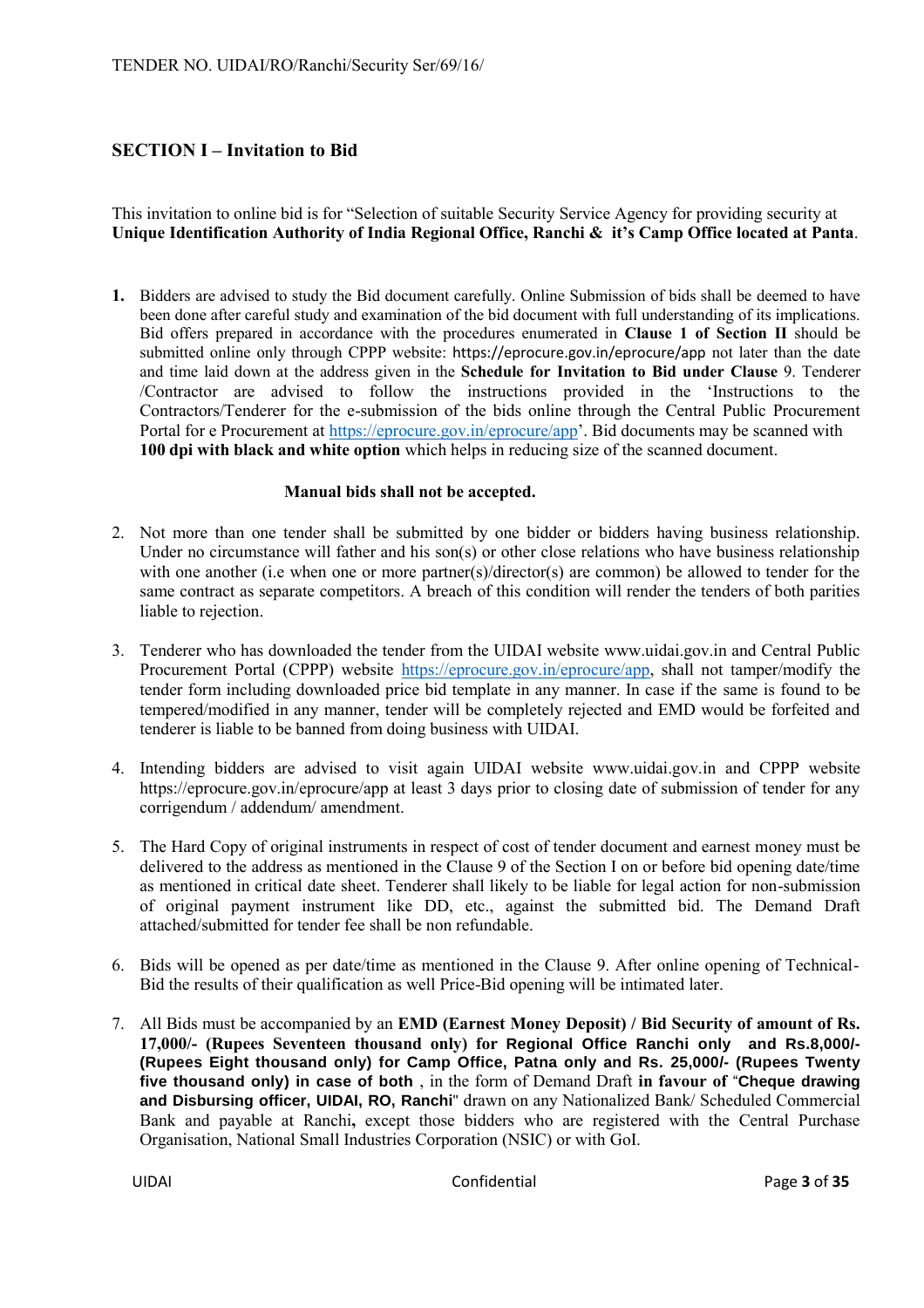8. The Bid Document is not transferable.

#### 9. **Schedule for Invitation to Bid**

**a)** Name of the Purchaser:

**The President of India acting through the Deputy Director General, Unique Identification Authority of India, Ministry of Electronics & Information Technology, Govt. of India (GoI), Regional Office-Ranchi, 1 st Floor, RIADA Central Office Building, Namkum Industrial Area, Lowadih , Ranchi - 834010**

(b) Addressee and Address:

**The Deputy Director General Unique Identification Authority of India (UIDAI), Ministry of Electronics & Information Technology, Govt. of India (GoI), Regional Office-Ranchi, 1st Floor, RIADA Central Office Building, Namkum Industrial Area, Lowadih , Ranchi – 834010** 

(c ) Addressee and Address:

**The Assistant Director General Unique Identification Authority of India (UIDAI), Ministry of Electronics & Information Technology, Govt. of India (GoI), Regional Office-Ranchi, 1st Floor, RIADA Central Office Building, Namkum Industrial Area, Lowadih , Ranchi - 834010** 

(d) Name of the Contact Person for any clarification :

**Shri Ajit Kumar Agrawal Dy Director (Admn), Unique Identification Authority of India (UIDAI), Ministry of Electronics & Information Technology, Govt. of India (GoI), Regional Office-Ranchi, 1st Floor, RIADA Central Office Building, Namkum Industrial Area, Lowadih , Ranchi - 834010** 

**Queries should be submitted via E-mail and followed by paper copy by post E-mail – ajit.agrawal@uidai.net.in**

**b) Important Dates :** 

The following table provides information regarding the important dates of the Bid process for this Bid:

| <b>Published Date</b>                      | T or $1st$ June, 2017                           |
|--------------------------------------------|-------------------------------------------------|
| <b>Pre-Bid Meeting</b>                     | T+6 or $7th$ June, 2017 at 1500 hrs             |
| <b>Submission of Clarification, if any</b> | T+11 or $12th$ June, 2017 on or before 1600 hrs |
| Clarification / corrigendum to be          | T+17 or $18^{th}$ June, 2017 at 1730            |
| uploaded on the CPPP Portal                | hrs                                             |
| <b>Bid Submission Start Date</b>           | T+18 or $19th$ June, 2017at 1100 hrs            |
|                                            | T+25 or $26th$ June, 2017 at 1000               |
| <b>Bid Submission End Date</b>             | hrs                                             |
|                                            | T+26 or $27th$ June, 2017 at 1500               |
| <b>Technical Bid Opening Date</b>          | hrs                                             |
| <b>Financial Bid Opening Date</b>          | Will be communicated later.                     |

**CRITICAL DATE SHEET**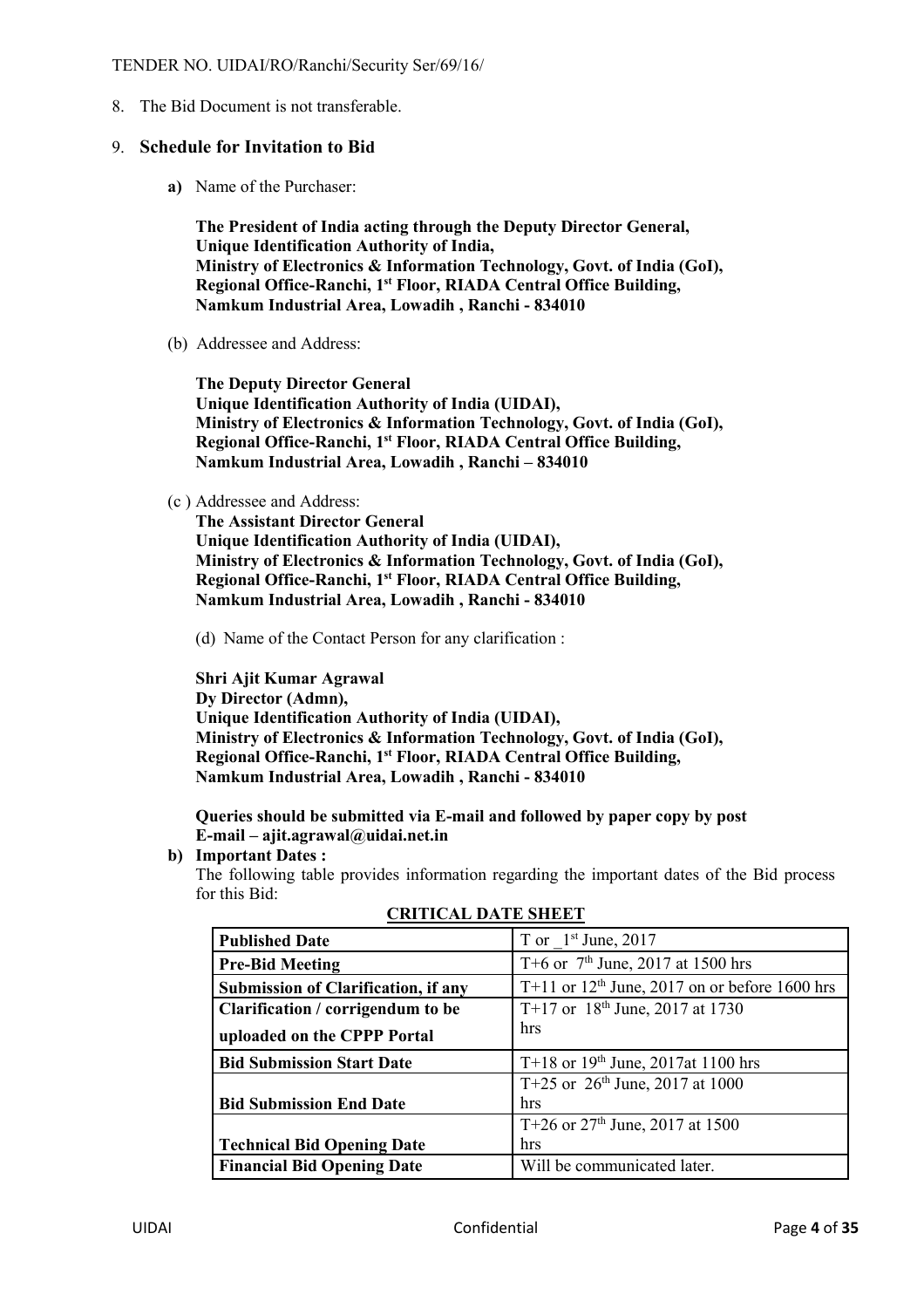10. The Bidder is required to pay **Rs. 100/-** (Rupees One Hundred Only) towards Bid Document Fee, at the time of submission of Bids, in the form of a Bank Demand Draft **failing which the Bids submitted by the Bidder shall not be entertained and shall be summarily rejected.** The Bank Demand Draft should be drawn on a Nationalised Bank/ Scheduled Commercial Bank in favor of "**Cheque drawing and Disbursing officer, UIDAI, RO, Ranchi**" and payable at **Ranchi. The Bid Document Fee is nonrefundable.** Bid Document Fee is not required from those bidders who are registered with the National Small Industries Corporation (NSIC).

#### **Note : The Purchaser shall not be responsible for non-receipt / non-delivery of the Bid documents due to any reason whatsoever.**

# **11. Procedure for Submission of Online Bids on CPP Portal**

The bidders are required to submit soft copies of their bids electronically on the CPP Portal, using valid Digital Signature Certificates. The instructions given below are meant to assist the bidders in registering on the CPP Portal, prepare their bids in accordance with the requirements and submitting their bids online on the CPP Portal.

More information useful for submitting online bids on the CPP Portal may be obtained at: https://eprocure.gov.in/eprocure/app.

#### **i. Registration**

- 1) Bidders are required to enroll on the e-Procurement module of the Central Public Procurement Portal (URL: https://eprocure.gov.in/eprocure/app) by clicking on the link "Online bidder Enrollment" on the CPP Portal which is free of charge.
- 2) As part of the enrolment process, the bidders will be required to choose a unique username and assign a password for their accounts.
- 3) Bidders are advised to register their valid email address and mobile numbers as part of the registration process. These would be used for any communication from the CPP Portal.
- 4) Upon enrolment, the bidders will be required to register their valid Digital Signature Certificate (Class II or Class III Certificates with signing key usage) issued by any Certifying Authority recognized by CCA India (e.g. Sify / TCS / nCode / eMudhra etc.), with their profile.
- 5) Only one valid DSC should be registered by a bidder. Please note that the bidders are responsible to ensure that they do not lend their DSC's to others which may lead to misuse.
- 6) Bidder then logs in to the site through the secured log-in by entering their user ID / password and the password of the DSC / e-Token.

#### **ii. Searching for tender documents**

- 1) There are various search options built in the CPP Portal, to facilitate bidders to search active tenders by several parameters. These parameters could include Tender ID, Organization Name, Location, Date, Value, etc. There is also an option of advanced search for tenders, wherein the bidders may combine a number of search parameters such as Organization Name, Form of Contract, Location, Date, Other keywords etc. to search for a tender published on the CPP Portal.
- 2) Once the bidders have selected the tenders they are interested in, they may download the required documents / tender schedules. These tenders can be moved to the respective 'My Tenders' folder. This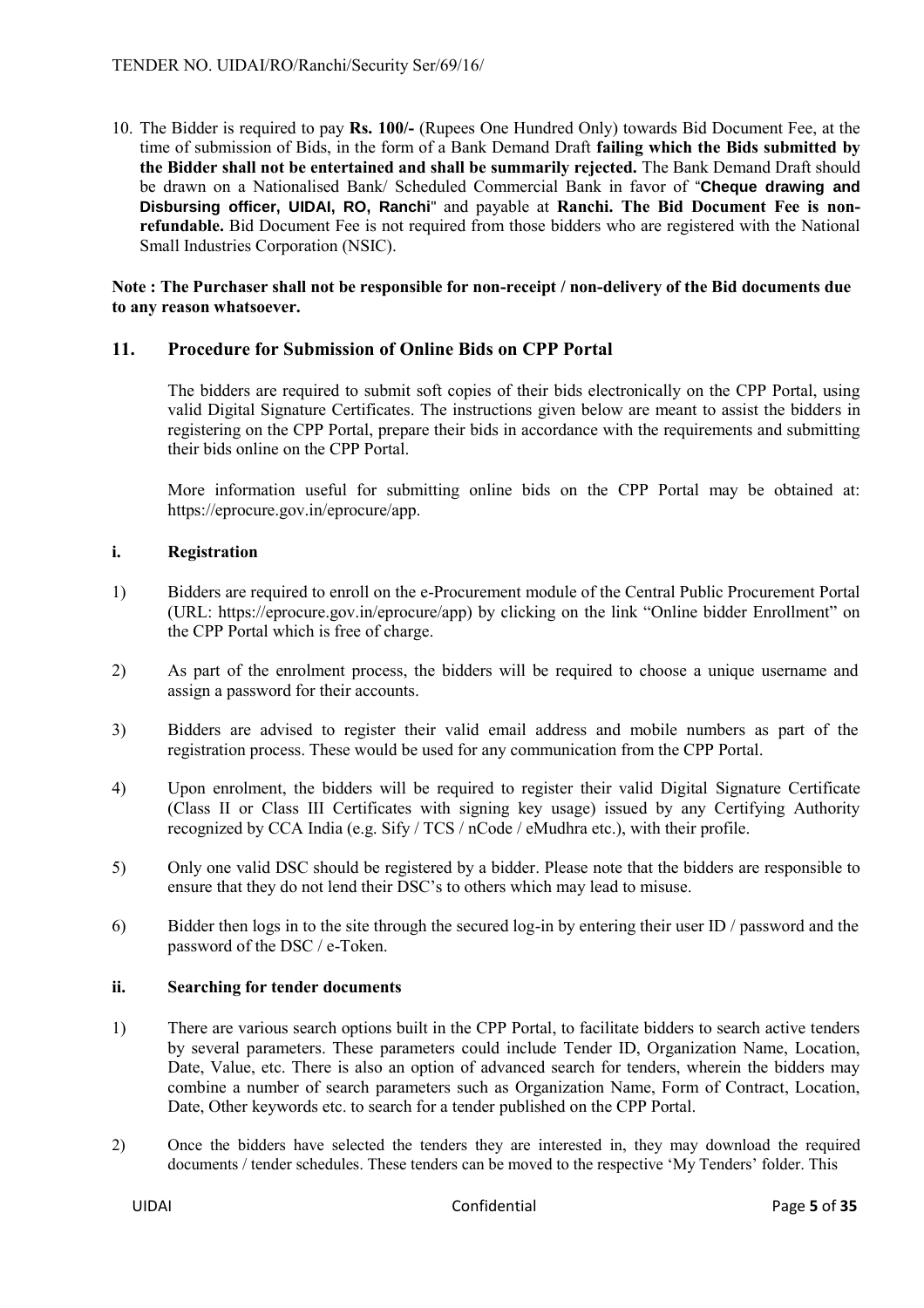would enable the CPP Portal to intimate the bidders through SMS / e-mail in case there is any corrigendum issued to the tender document.

3) The bidder should make a note of the unique Tender ID assigned to each tender, in case they want to obtain any clarification / help from the Helpdesk.

#### **iii. Preparation of bids**

- 1) Bidder should take into account any corrigendum published on the tender document before submitting their bids.
- 2) Please go through the tender advertisement and the tender document carefully to understand the documents required to be submitted as part of the bid. Please note the number of covers in which the bid documents have to be submitted, the number of documents - including the names and content of each of the document that need to be submitted. Any deviations from these may lead to rejection of the bid.
- 3) Bidder, in advance, should get ready the bid documents to be submitted as indicated in the tender document / schedule and generally, they can be in PDF / XLS / RAR / DWF/JPG formats. Bid documents may be scanned with 100 dpi with black and white option which helps in reducing size of the scanned document.
- 4) To avoid the time and effort required in uploading the same set of standard documents which are required to be submitted as a part of every bid, a provision of uploading such standard documents (e.g. PAN card copy, annual reports, auditor certificates etc.) has been provided to the bidders. Bidders can use "My Space" or ''Other Important Documents'' area available to them to upload such documents. These documents may be directly submitted from the "My Space" area while submitting a bid, and need not be uploaded again and again. This will lead to a reduction in the time required for bid submission process.

#### **iv. Submission of bids**

- 1) Bidder should log into the site well in advance for bid submission so that they can upload the bid in time i.e. on or before the bid submission time. Bidder will be responsible for any delay due to other issues.
- 2) The bidder has to digitally sign and upload the required bid documents one by one as indicated in the tender document.
- 3) Bidder has to select the payment option as "offline" to pay the tender fee / EMD as applicable and enter details of the instrument.
- 4) Bidder should prepare the EMD as per the instructions specified in the tender document. The original should be posted/couriered/given in person to the concerned official, latest by the last date of bid submission or as specified in the tender documents. The details of the DD/any other accepted instrument, physically sent, should tally with the details available in the scanned copy and the data entered during bid submission time. Otherwise the uploaded bid will be rejected.
- 5) Bidders are requested to note that they should necessarily submit their financial bids in the format provided and no other format is acceptable. If the price bid has been given as a standard BoQ format with the tender document, then the same is to be downloaded and to be filled by all the bidders. Bidders are required to download the BoQ file, open it and complete the white coloured (unprotected) cells with their respective financial quotes and other details (such as name of the bidder). No other cells should be changed. Once the details have been completed, the bidder should save it and submit it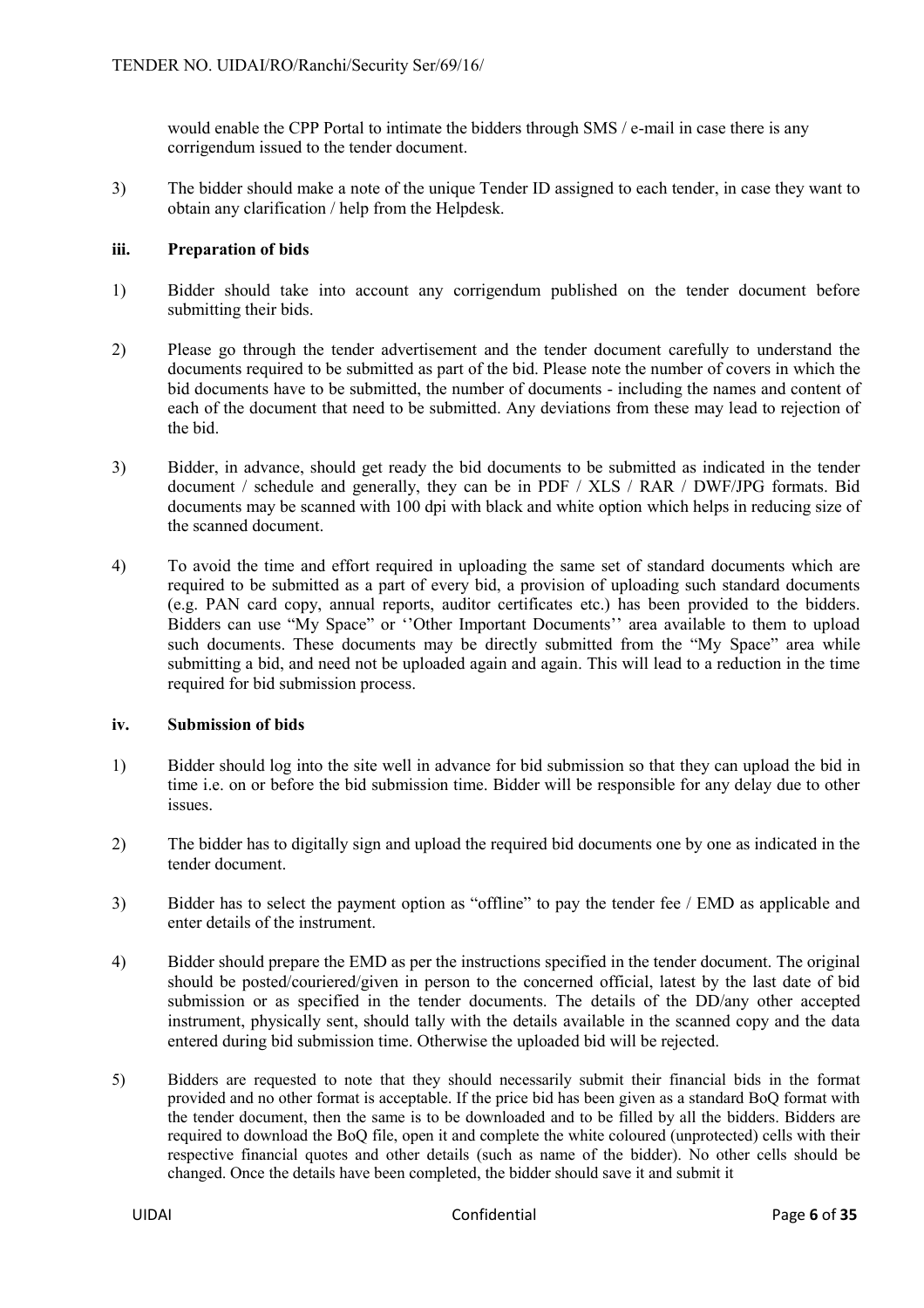online, without changing the filename. If the BoQ file is found to be modified by the bidder, the bid will be rejected.

- 6) The server time (which is displayed on the bidders' dashboard) will be considered as the standard time for referencing the deadlines for submission of the bids by the bidders, opening of bids etc. The bidders should follow this time during bid submission.
- 7) All the documents being submitted by the bidders would be encrypted using PKI encryption techniques to ensure the secrecy of the data. The data entered cannot be viewed by unauthorized persons until the time of bid opening. The confidentiality of the bids is maintained using the secured Socket Layer 128 bit encryption technology. Data storage encryption of sensitive fields is done. Any bid document that is uploaded to the server is subjected to symmetric encryption using a system generated symmetric key. Further this key is subjected to asymmetric encryption using buyers/bid openers public keys. Overall, the uploaded tender documents become readable only after the tender opening by the authorized bid openers.
- 8) The uploaded tender documents become readable only after the tender opening by the authorized bid openers.
- 9) Upon the successful and timely submission of bids (ie after Clicking "Freeze Bid Submission" in the portal), the portal will give a successful bid submission message  $\&$  a bid summary will be displayed with the bid no. and the date  $\&$  time of submission of the bid with all other relevant details.
- 10) The bid summary has to be printed and kept as an acknowledgement of the submission of the bid. This acknowledgement may be used as an entry pass for any bid opening meetings.

#### **v. Assistance to bidders**

- 1) Any queries relating to the tender document and the terms and conditions contained therein should be addressed to the Tender Inviting Authority for a tender or the relevant contact person indicated in the tender.
- 2) Any queries relating to the process of online bid submission or queries relating to CPP Portal in general may be directed to the 24x7 CPP Portal Helpdesk. The contact number for the helpdesk is 1800 3070 2232. Foreign bidder can get help at +91- 9263652380.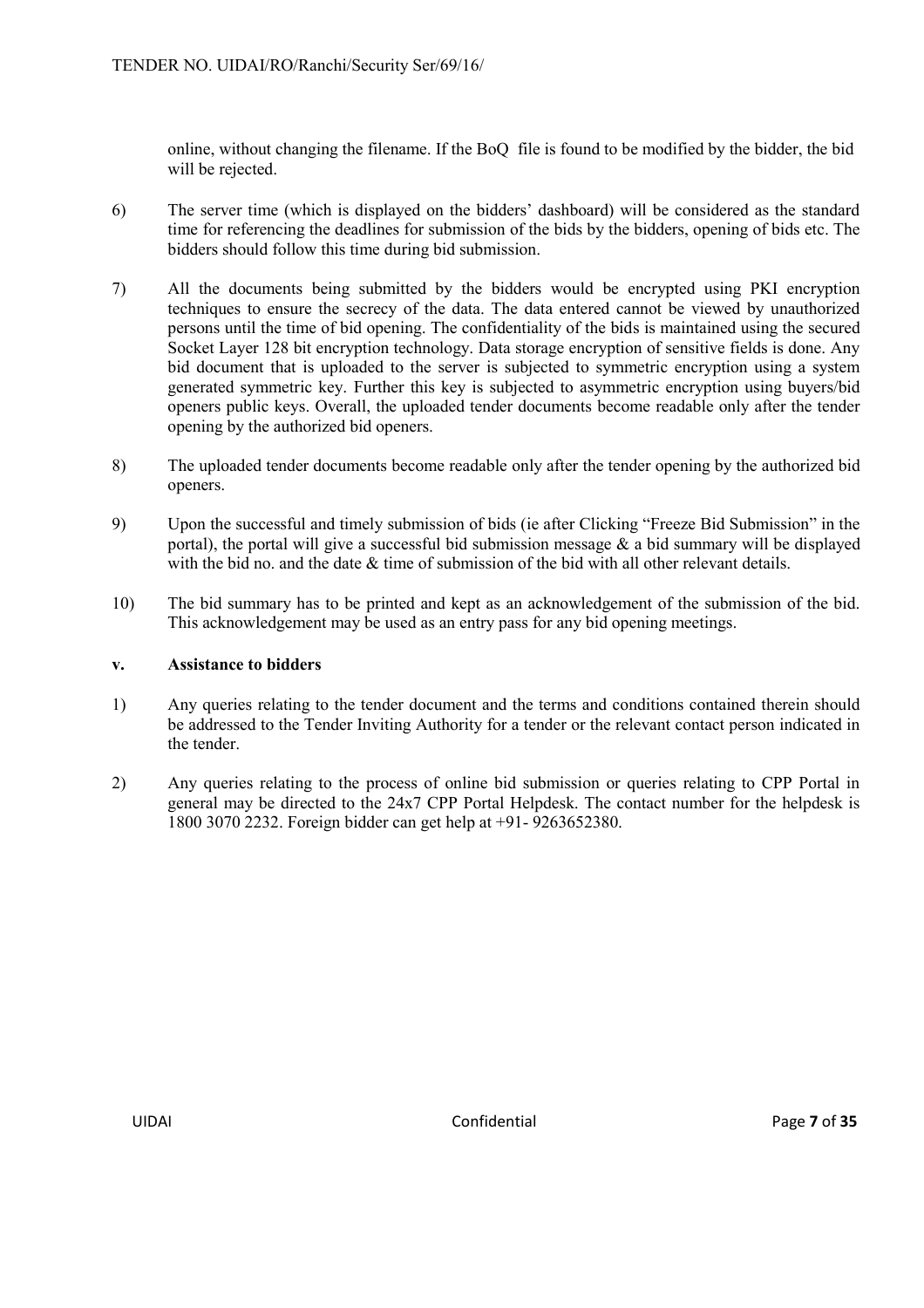# **SECTION II- Instruction to Bidders**

# **1 Online Bids Submission Process**

- 1.1 The tender shall be submitted Online (complete in all respect) must be uploaded on in **two packets i.e. Two Bid system (technical bid and price bid)**, and bidder must follow the procedure as detailed in the Clause 11 of Section I.
- 1.2 The bid shall be submitted online, the Signed and Scanned copy of all the required documents in – A.) **Packet-1** having 2 parts, viz.,
	- Part I Tender Fee +  $EMD$  + Checklist with Y/N as mentioned in CHECK LIST section for point  $1,2 \& 3 +$  Documents as per check list
	- Part II Technical Bid Submission (All the required supporting as well as Annexure as mentioned in CHECK LIST section )

B.) **Packet-2** having viz.,

- Financial Bid Submission (All the required supporting as well as Annexure as mentioned in CHECK LIST section)
- Schedule of price bid in the form of BOQ\_SECURITY.xls
- 1.3 All the pages of bid being submitted must be signed and sequentially numbered by the bidder irrespective of nature of content of the documents before uploading. All the files mentioned below should be in **.PDF format except for the BoQ which should be .xls format**.
- 1.4 The offers submitted by Telegram/Fax/email shall not be considered. No correspondence will be entertained in this matter.
- 1.5 Original Instruments for EMD (as per Bank Guarantee Format in Appendix E) and Demand Draft for Tender Fee **must be submitted on or before the last date of submission of Bids to the address, date and time as mentioned in the Clause 9 (c) and (d) of Section I.**

# **2 Bid Prices**

- 2.1 The Financial Proposal/Commercial bid format as mentioned in **Annexe 4.2.3** of **Section IV** is also provided as BOQ\_SECURITY.xls along with this tender document at https://eprocure.gov.in/eprocure/app. Bidders are advised to download this BoQ\_SECURITY.xls as it is and quote their offer/rates in the permitted column and upload the same in the commercial bid. Bidder shall not tamper/modify downloaded price bid template in any manner. In case if the same is found to be tempered/modified in any manner, bid will be rejected and EMD would be forfeited and tenderer is liable to be banned from doing business with UIDAI.
- 2.2 In the absence of the above information, as requested in Clause 2.1, a bid may be considered incomplete and summarily rejected.
- 2.3 The Bidder shall prepare the bid based on details provided in the Bid documents. Bidder shall carry out the detailed study of the facilities in accordance with the requirements of the Bid document and it

UIDAI Confidential Page **8** of **35**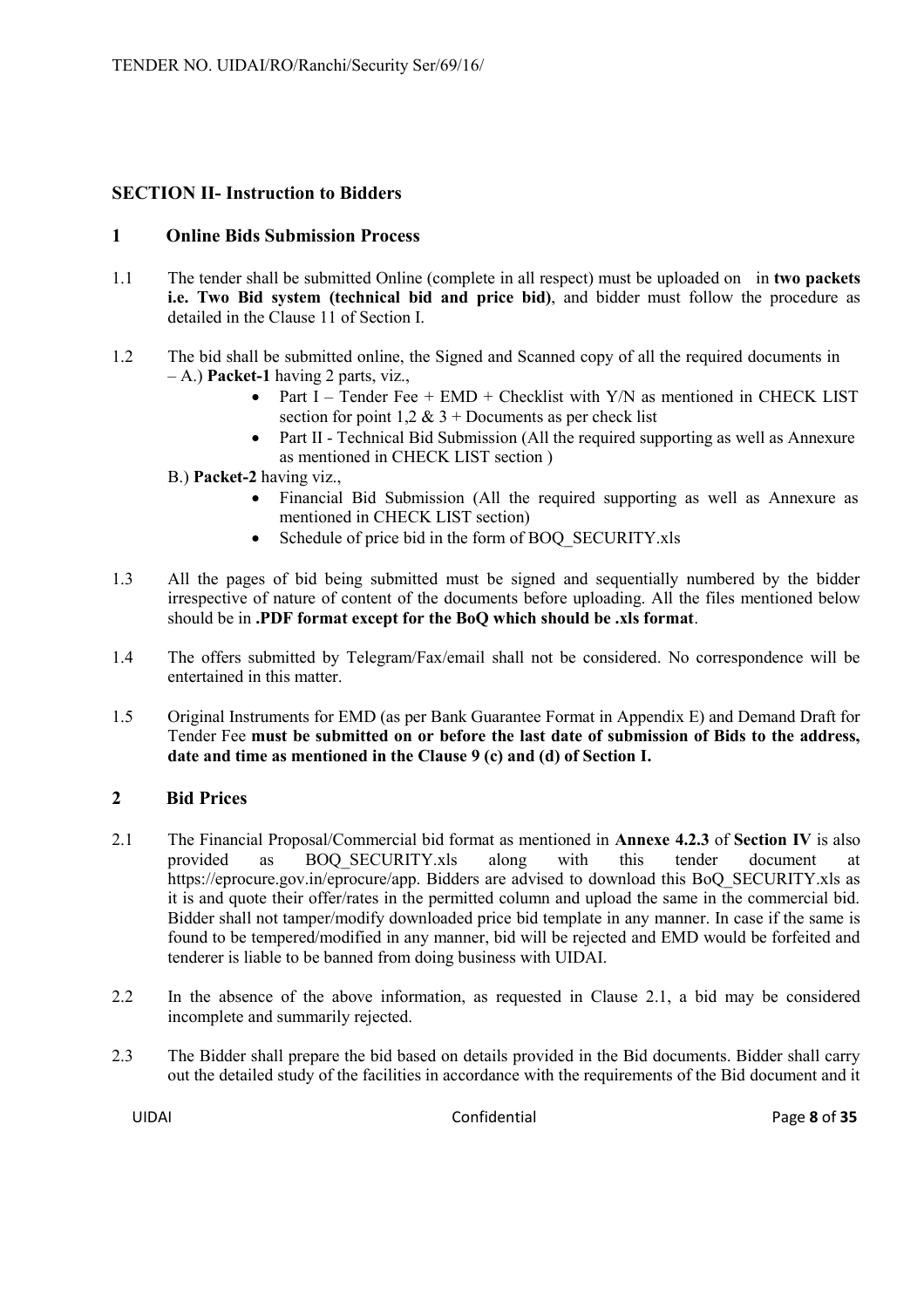shall be the responsibility of the Bidder to fully meet all the requirements of the Bid document.

#### **3 Firm Prices**

- 3.1 Prices quoted must be firm and final. There would be no increase in rates payable to the Agency during the Contract period except reimbursement of the statutory wages revised by the Government. The Bidder shall, therefore, indicate the prices in **Annexure 4.2.3 of Section IV** enclosed with the Bid. The Bid Prices shall be indicated in Indian Rupees (INR) only.
- 3.2 The Commercial bid should clearly indicate the price to be charged without any qualifications whatsoever and should include all taxes, duties, fees, levies, works contract tax and other charges as may be applicable in relation to the activities proposed to be carried out. Such charges should be shown separately in Annexure 4.2.3 of Section IV. Prices quoted in the **Annexure 4.2.3 of Section IV** and BOQ\_SECURITY.xls should be same and in case of any deviation in BOQ\_SECURITY.xls will be considered and UIDAI (RO-Ranchi), at its discretion, may ask for clarification with respect to taxes, duties, fees, levies, works contract tax and other charges.

#### **4 Discount**

4.1 The Bidders are advised not to indicate any separate discount. Unconditional Discounts, if any, should be merged with the quoted prices. Discount of such type, indicated separately, will not be taken into account for evaluation purpose. However, in the event of such an offer, without considering discount, is found to be the lowest, the UIDAI shall avail such discount at the time of award of contract.

#### **5 Bid Security**

- 5.1 The Bidder shall furnish, as part of its bid, a bid security of the amount mentioned in Clause 7 of Section I.
- 5.2 The bid security is required to protect the UIDAI against the risk of Bidder's conduct which would warrant the security's forfeiture, pursuant to Clause 5.7.
- 5.3 The bid security shall be denominated in Indian Rupees, and shall be in the form of Demand Draft **in favour of** "**Cheque drawing and Disbursing officer, UIDAI, RO, Ranchi**" drawn on any Nationalized Bank/ Scheduled Commercial Bank and payable at Ranchi.
- 5.4 Bidders who are registered with the Central Purchase Organisation, National Small Industries Corporation (NSIC) or with GoI are exempted from furnishing of bid security. Any bid not secured in accordance with Clauses 5.1 and 5.3 will be rejected by the UIDAI as non-responsive.
- 5.5 Unsuccessful Bidder's bid security will be discharged/ returned as promptly as possible but not later than 60 days after award of contract to the selected bidder.
- 5.6 The EMD deposited by successful agency will be discharged/ returned on furnishing of Security deposit as demanded above. If the successful bidder fails to furnish the Security Deposit

5.7

UIDAI Confidential Page **9** of **35**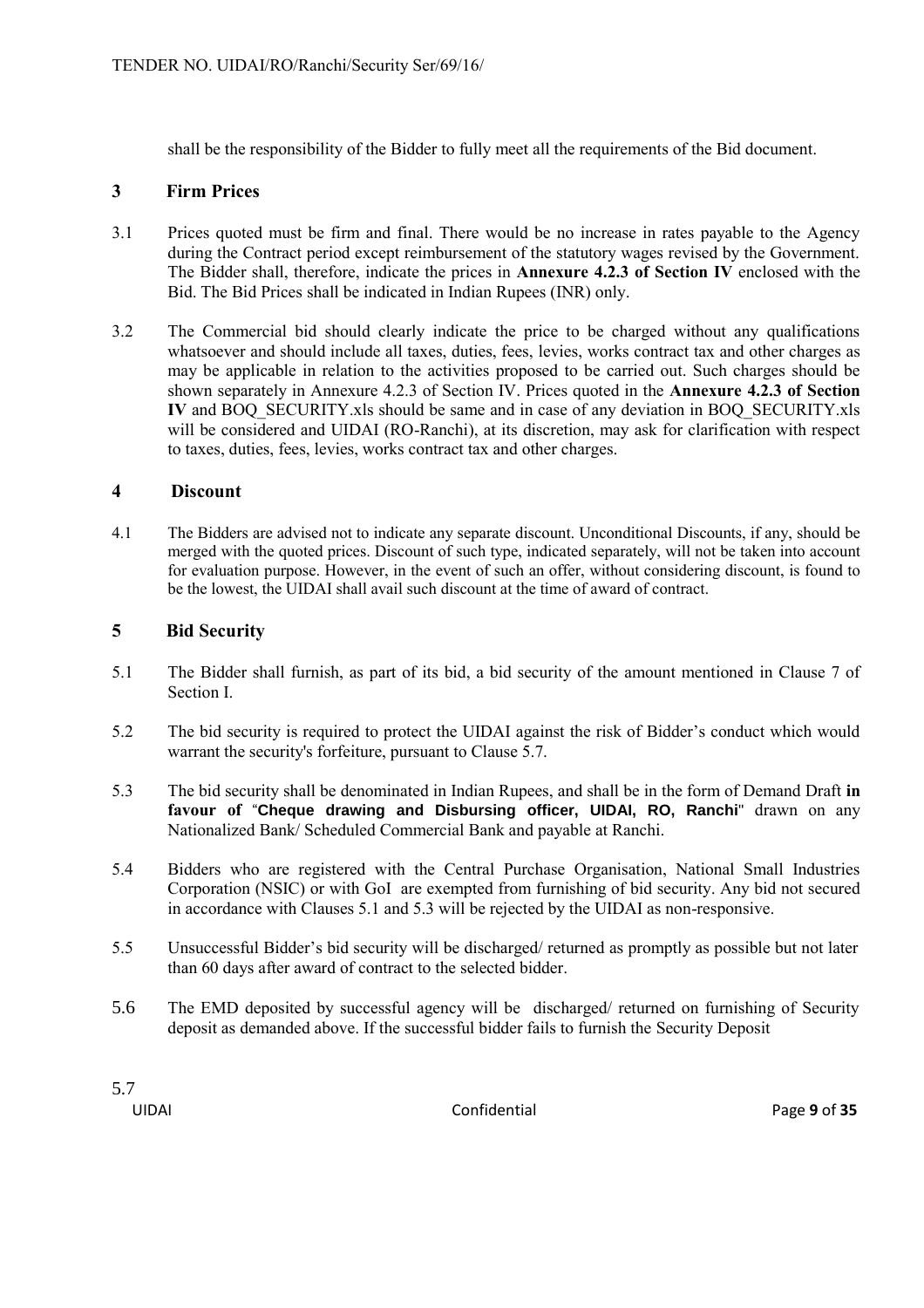within 15 (fifteen) days after the issue of Letter of Award of Work, his bid security (EMD) shall be forfeited unless time extension has been granted by UIDAI, RO, Ranchi.

- 5.7 The bid security may be forfeited:
	- a) If a Bidder withdraws its bid during the period of bid validity specified by the Bidder in the Bid; or
	- b) In the case of a successful Bidder, if the Bidder fails;
		- (i) to sign the Contract in accordance with Clause 16;
		- (ii) to furnish performance security in accordance with Clause 17.
		- (iii) To undertake the work or fails to comply with any of the terms and conditions of the contract

# **6 Period of Validity of Bids**

- 6.1 Bids shall remain valid for 90 days after the last date of submission of bids prescribed by the UIDAI. A bid valid for a shorter period may be rejected by the UIDAI as non-responsive.
- 6.2 In exceptional circumstances, the UIDAI may ask the Bidder to extend the validity of the Bid. The validity of bid security provided under Clause 5 shall also be suitably extended. However, A Bidder will not be permitted to modify its bid.

# **7 Format and Signing of Bid**

7.1 Tender bid must contain the name, office and after office hours addresses including telephone number(s) of the person(s) who are authorized to submit the bid with their signatures. A certificate from bidder's HR/ legal department must be enclosed with the bid certifying that the person(s) who signed the bid is an authorized person on behalf of company.

# 7.2 **Un-signed, un-stamped and without certificate for authorized person from bidder's HR / legal department bid shall not be accepted.**

- 7.3 The bid shall contain no interlineations, erasures or overwriting except as necessary to correct errors made by the Bidder, in which case such corrections shall be initialed by the person or persons signing the bid.
- 7.4 All pages of the bid being submitted **must be legible, signed and sequentially numbered** by the bidder irrespective of the nature of content of the documents before uploading. Ambiguous bids will be out rightly rejected.

# **8 Terms and Conditions of Bidders**

8.1 Printed terms and conditions (General Conditions) of the Bidders will not be considered as forming part of their Bids.

# **9 Address for Correspondence**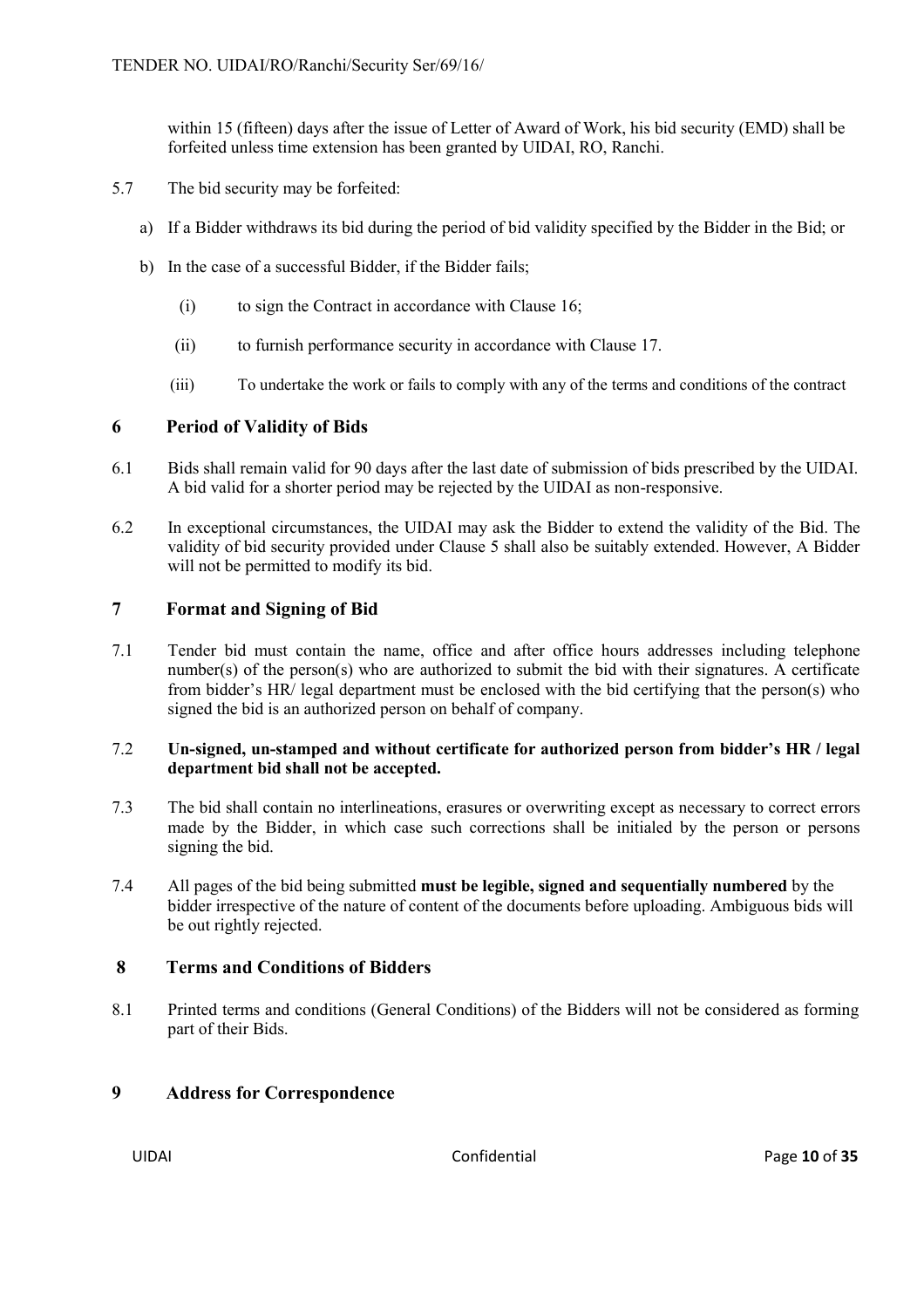9.1 The Bidder shall designate the official mailing address, place, and email to which all correspondence shall be sent by the UIDAI.

# **10 Opening of Bids by UIDAI**

- 10.1 Online bids (complete in all respect) received along with Demand Draft towards Tender Document Fee and EMD (Physically) will be opened as mentioned in the Clause 9 of Section I. Bid received without EMD will be rejected straight way. EMD and Tender Fee original instrument must be submitted to the address as mentioned in the Clause 9 (c) of Section I on or before the last date of submission of Bids as per Clause 9 (d) of Section I.
- 10.2 A duly constituted committee will evaluate Eligibility Criteria of bidders.
- 10.3 Bids of only eligible and technically qualified bidders will be taken up for further evaluation.
- 10.3 The Bidders' names, modifications, bid withdrawals and the presence or absence of the requisite Bid Security and such other details as the UIDAI, at its discretion, may consider appropriate will be announced at the bid opening.

# **11 Criteria for Evaluation of Bids**

- 11.1 To meet the UIDAI's requirements, as spelt out in the Bid Document, the selected Bidder must have the requisite experience for security services at the aforementioned location sought by the UIDAI. Any time during the process of evaluation the UIDAI may seek specific clarifications from any or all Bidders.
- 11.2 Phase I: Evaluation of Technical Bids

Technical Bids will be opened as per the date and time mentioned in the Critical date sheet. A detailed analysis will be subsequently carried out by the UIDAI. In this phase, the Technical Bids will be reviewed for compliance of the Bid requirements with reference to the responses to the **eligibility criteria and Schedule of Requirement**. Technical Bids which meet the above mentioned criteria will be eligible for consideration in the subsequent rounds. If required, the UIDAI may seek specific clarifications from any or all Bidder(s) at this stage. The UIDAI shall determine the Bidders that qualify for the next phase after reviewing the clarifications provided by the Bidder(s).

11.3 Phase II: Evaluation of Commercial Bids

In this phase, the Commercial Bids of the Bidders, who are technically qualified in Phase I, shall be opened. The bidder with lowest qualifying commercial bid (L1) will be awarded the work.

- 11.4 Evaluation of the bid will be online and offline both, and comments of the offline committee will be uploaded as per the online process.
- 11.5 As per Guidelines issued by Ministry of Finance O.M Dated 28<sup>th</sup> January, 2014 quoting any Service charges as Nil, the bid shall be considered unresponsive and such bid will not be considered.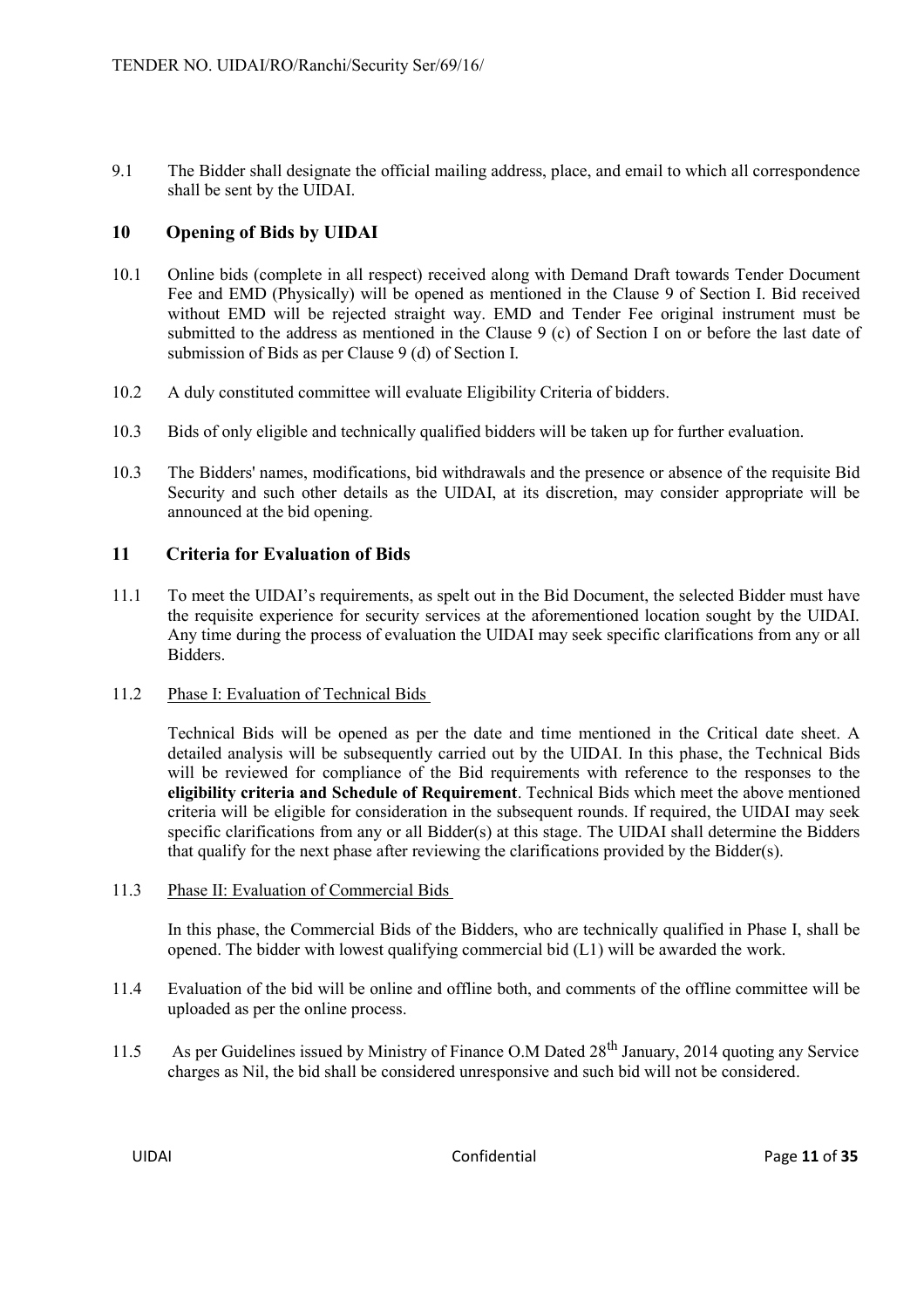# **12 UIDAI's Right to Vary Scope of Contract at the time of Award**

12.1 The UIDAI may at any time, by a written order given to the Bidder pursuant to **Clause 2 of Section III** – General Conditions of Contract, make changes within the general scope of the Contract.

# **13 UIDAI's Right to Accept Any Bid and to Reject Any or All Bids**

13.1 The UIDAI reserves the right to accept any bid, and to annul the Bid process and reject all bids at any time prior to award of Contract, without thereby incurring any liability to the affected Bidder or Bidders or any obligation to inform the affected Bidder or Bidders of the grounds for the UIDAI's action.

# **14 Clarification**

14.1 When deemed necessary, the UIDAI may seek clarification on any aspect from the Bidder. However, that would not entitle the Bidder to change or cause any change in the substance of the Bid submitted or price quoted.

#### **15 Notification of Award**

- 15.1 Prior to the expiration of the period of bid validity, the UIDAI will notify the successful Bidder in writing by registered letter or by fax or email, to be confirmed in writing by registered letter, that its bid has been accepted.
- 15.2 The notification of award will constitute the formation of the Contract.
- 15.3 Upon the successful Bidder's furnishing of performance security pursuant to Clause 17, the UIDAI will promptly notify each unsuccessful Bidder and will discharge its bid security, pursuant to Clause 5.

# **16 Signing of Contract**

- 16.1 At the same time as the UIDAI notifies the successful Bidder that its bid has been accepted, the UIDAI will send the Bidder the Contract Form (**Appendix A of Section VI** provided in the Bid Document, incorporating all agreements between the parties).
- 16.2 Within **15 days** of receipt of the Contract Form, the successful Bidder shall sign and date the Contract and return it to the UIDAI.

# **17 Performance Security**

17.1 Within **10 days** of the receipt of notification of award from the UIDAI, the successful Bidder shall furnish the performance security in accordance with the Conditions of Contract, in the Contract Performance Guarantee Bond prescribed at **Appendix B of Section VI**.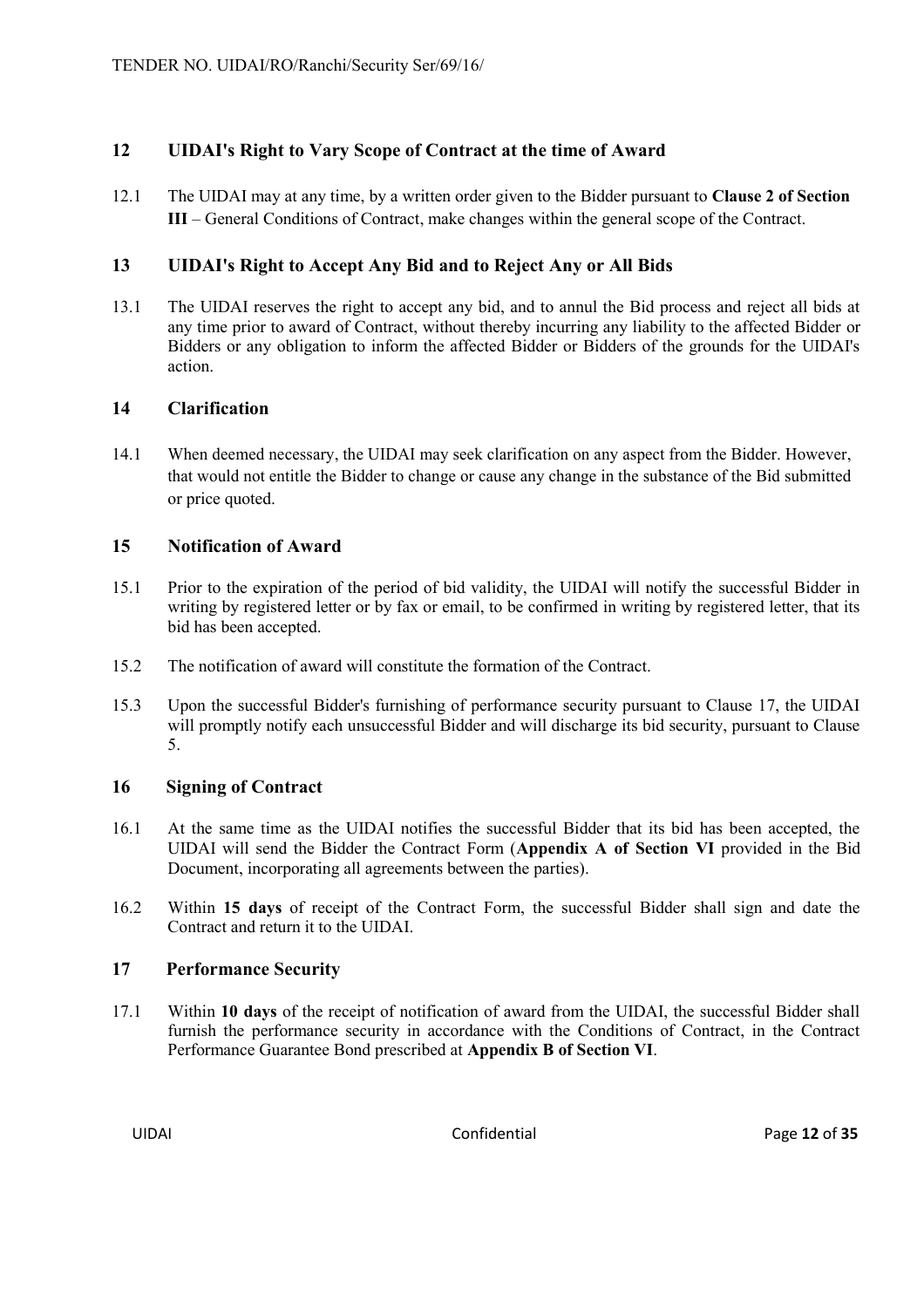17.2 Failure of the successful Bidder to comply with the requirement of Clause 17 shall constitute sufficient grounds for the annulment of the award and forfeiture of the bid security, in which event the UIDAI may award the Contract to the next lowest evaluated Bidder or call for new bids.

#### **18 Rejection Criteria**

#### 18.1 **Technical Rejection Criteria**

The following vital technical conditions should be strictly complied with failing which the bid will be rejected:

- The Bidder shall be deemed to have complied with all clauses in the Bid document under all the sections/chapters of the Bidding document, including Bid Evaluation Criteria (BEC), Schedule of Requirements, and General Terms and Conditions of Contract unless otherwise stated in the deviation statement. Evaluation will be carried out on the information available in the bid.
- If the information provided by the Bidder is found to be incorrect / misleading at any stage / time during the Bidding Process.
- Any conditional bid or bid with any deviation will not be accepted.

#### 18.2 **Commercial Rejection Criteria**

The following vital commercial conditions should be strictly complied with failing which the bid will be rejected.

- a. Bid should be submitted in Two Bid systems in two packets. The Pre-Qualification Bid and Technical Bid shall **contain no prices or commercial bid details**. However a blank copy of the commercial bid (**i.e Annexure 4.2.3**) should be enclosed with the Technical Bid with the price column of the **price bid format blanked out**. A tick mark  $(\sqrt{})$  shall be provided against each item of the price bid format to indicate that there is a quote against this item in the Commercial bid. **Offers with Technical Bid containing prices shall be rejected outright**.
- b. Offers of following kinds will be rejected:
	- i. Offers made without Bid Security/Bank Guarantee along with the offer.
	- ii. Offers made through Email.
	- iii. Offers which do not confirm unconditional validity of the bid for 90 days from the date of opening of bid.
	- iv. Offers where prices are not firm during the entire duration of the contract and / or with any qualifications.
	- v. Offers which do not conform to UIDAI's price bid format.
	- vi. Any other criteria which UIDAI seems fit to reject.
	- vii. Bids NOT submitted as per the specified format and nomenclature will be out rightly rejected.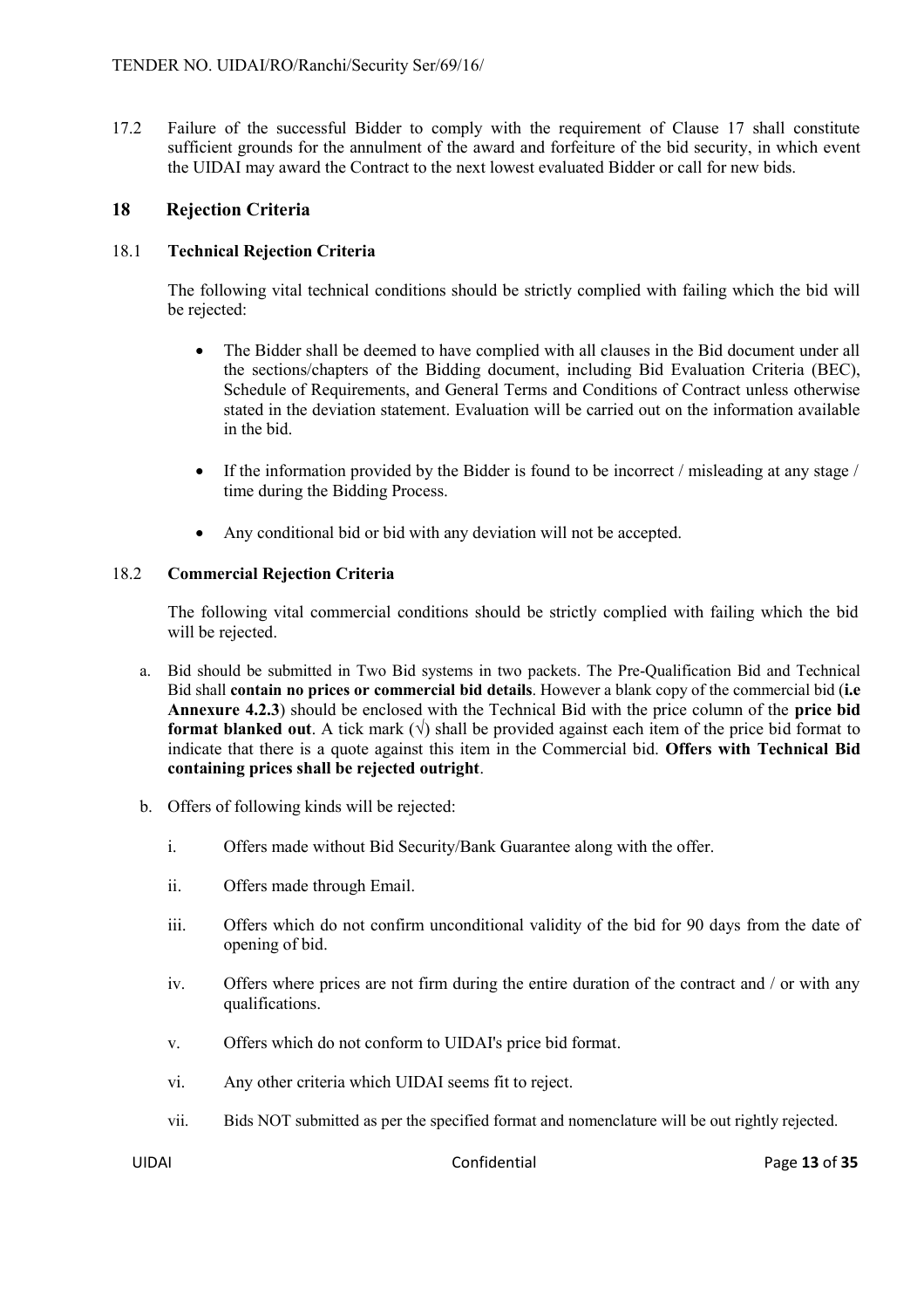- viii. Ambiguous and Duplicated bids will be out rightly rejected.
- ix. Any alteration / overwriting / cutting in the bid should be duly countersigned else it will be out rightly rejected.
- x. Bid received **without EMD and Tender Fee will be rejected** straight way and also EMD not meeting above deadlines will not be accepted and their uploaded bid will be rejected.
- c. Any conditional bid will not be accepted.

# **19 Cost of Bid Document**

- 19.1 The Bidder is required to pay **Rs. 100/- (Rupees One Hundred Only)** towards Bid Document Fee, at the time of submission of Bids, in the form of a Bank Demand Draft **failing which the Bids submitted by the Bidder shall not be entertained and shall be summarily rejected.** The Bank Demand Draft should be drawn on Nationalized Bank/ Scheduled Commercial Bank in favor of "**Cheque drawing and Disbursing officer, UIDAI, RO, Ranchi**" and payable at Ranchi**. The Bid Document Fee is nonrefundable.** Bid Document Fee is not required from those bidders who are registered with the National Small Industries Corporation (NSIC).
- 19.2 The Bidder shall bear all costs associated with the preparation and submission of its bids, including cost of presentation for the purposes of clarification of the bids, if so desired by the UIDAI. The UIDAI will in no case be responsible or liable for those costs, regardless of the conduct or outcome of the Bidding process.

# **20 Conditions for Pre-Qualification of Bidders**

- 20.1 For the purpose of pre-qualification of Bidders, the Bidder should enclose in their Pre-Qualification Bid (to be submitted online as part of **Packet-1 Part-1** of the online submission process), statement of qualification on following parameters, duly supported by necessary documentary evidences, as applicable:
	- i. Bid Document Fee Demand Draft (in original)
	- ii. Bid Security (in original) of the prescribed amount and validity
	- iii. The Bidder may be a proprietary firm, Partnership firm, Limited Company, Corporate body legally constituted and must possess the valid licence under the Private Security Agencies (Regulation) Act 2005. Supporting document in this regard to be submitted.
	- iv. The bidder should not have been **blacklisted** / under a declaration of ineligibility for corrupt and fraudulent practices with any of the departments of the Central, State Governments and PSUs. Undertaking from bidder in this regard to be submitted.
	- v. Bidder should have valid license to carry out the business of private security agency issued under the Private Security Agencies (Regulation) Act 2005, PF Registration, ESI Registration, Service Tax Registration Number and PAN Number.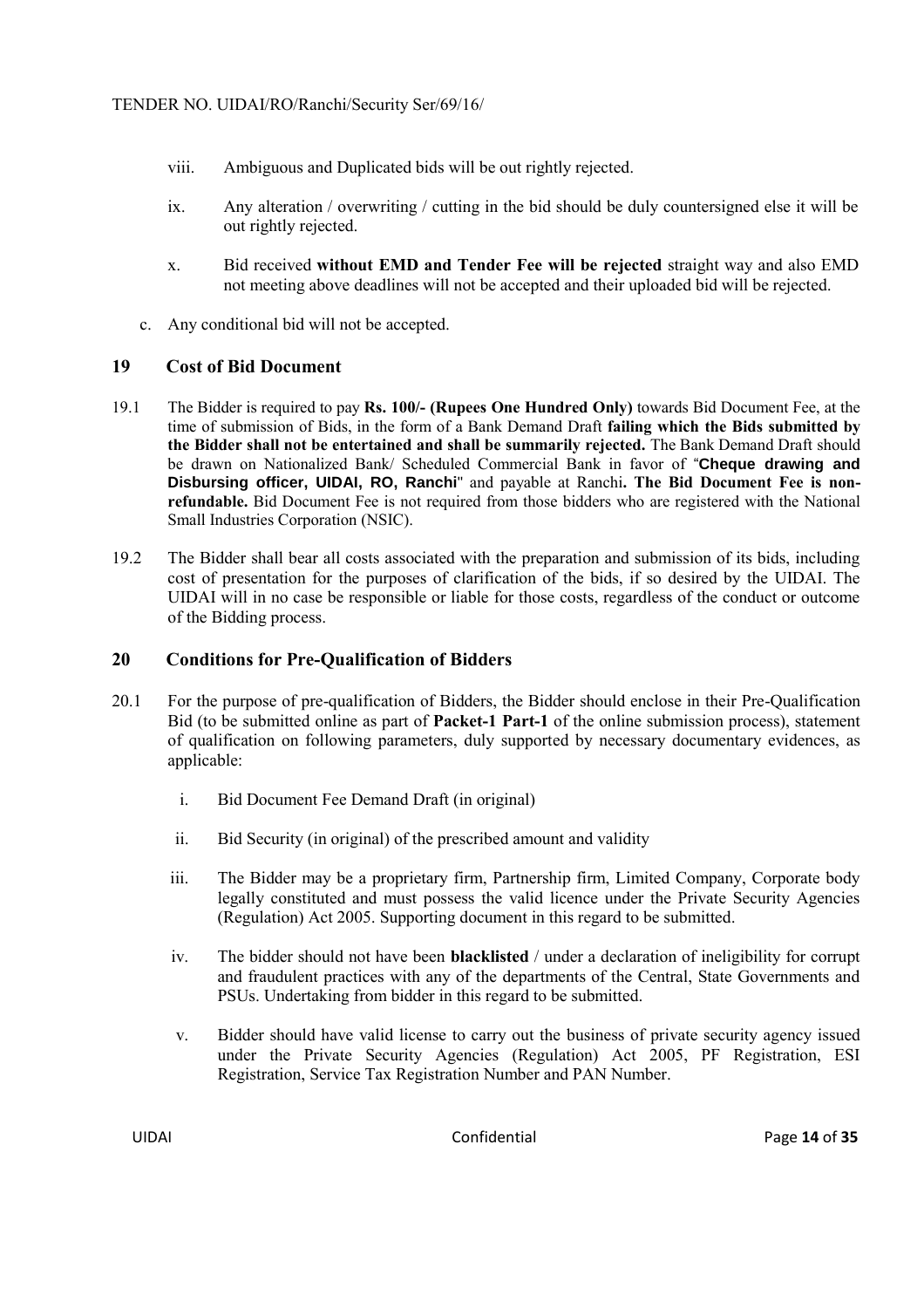vi. The Bidder is required to attach experience certificates, testimonials of providing Security Services of executing minimum three similar assignments in last 03 Financial years ending 31.03.2016 in Govt/PSU/Reputed firm with minimum value of Rs. 2 lakh (Rupees Two lakh only) for each such assignment in the following format. The bidder must attach copies of the previous or existing employers certificate & copy of award letters

| Sl. | Name of organization with From | To | Contracted              | for<br>Reason |
|-----|--------------------------------|----|-------------------------|---------------|
| No. | complete address<br>&          |    | Amount (Rs. Termination |               |
|     | telephone numbers to           |    | Per month)              |               |
|     | whom services provided         |    |                         |               |

- vii. The Bidder should have minimum annual turnover of Rs. 5,00,000/- (Rupees Five lakhs only) in each of the financial year i.e 2013-14, 2014-15 & 2015-16. Certified copies of audited financial statements certified by CA along with their respective filed ITRs may be attached.
- viii. The bidder should have a registered office/Branch in Ranchi/Patna. Supporting proof thereof should also be attached in the Technical Bid.
	- ix. The bidder shall submit an undertaking that no case is pending with the police against the Proprietor/ firm/partner or the Company (Agency) and the Company has not been BLACKLISTED by any Agency/Govt. Deptt. OR

Convictions in the past against the Company / Firm / Partner are indicated as under:-

a.

b.

- x. The Bidder should submit set up of the organization, clearly indicating details of managerial, supervisory and other staff, also indicate the number of muster roll staff available for performing this service
- xi. All the pages of the tender should be signed by the owner of the firm or his Authorized signatory. In case the tenders are signed by the Authorized signatory, a copy of the power of attorney/ authorization for signing the bid documents may be enclosed along with tender.
- xii. Signed and Scanned copy of Registration Certificate from those bidders who are registered with the Central Purchase Organization, National Small Industries Corporation (NSIC) or with the Ministry of Electronics and Information Technology (MeitY).
- xiii. The bidder will attach the supporting proof if the company operates on All India Basis.
- xiv. The bidder shall have the following Registrations and details of the same be provided in the Technical Bid:
	- (a) Valid licence issued under the Private Security Agencies (Regulation) Act 2005.
	- (b) PF Registration.
	- (c) ESI Registration.
	- (d) Service Tax Registration.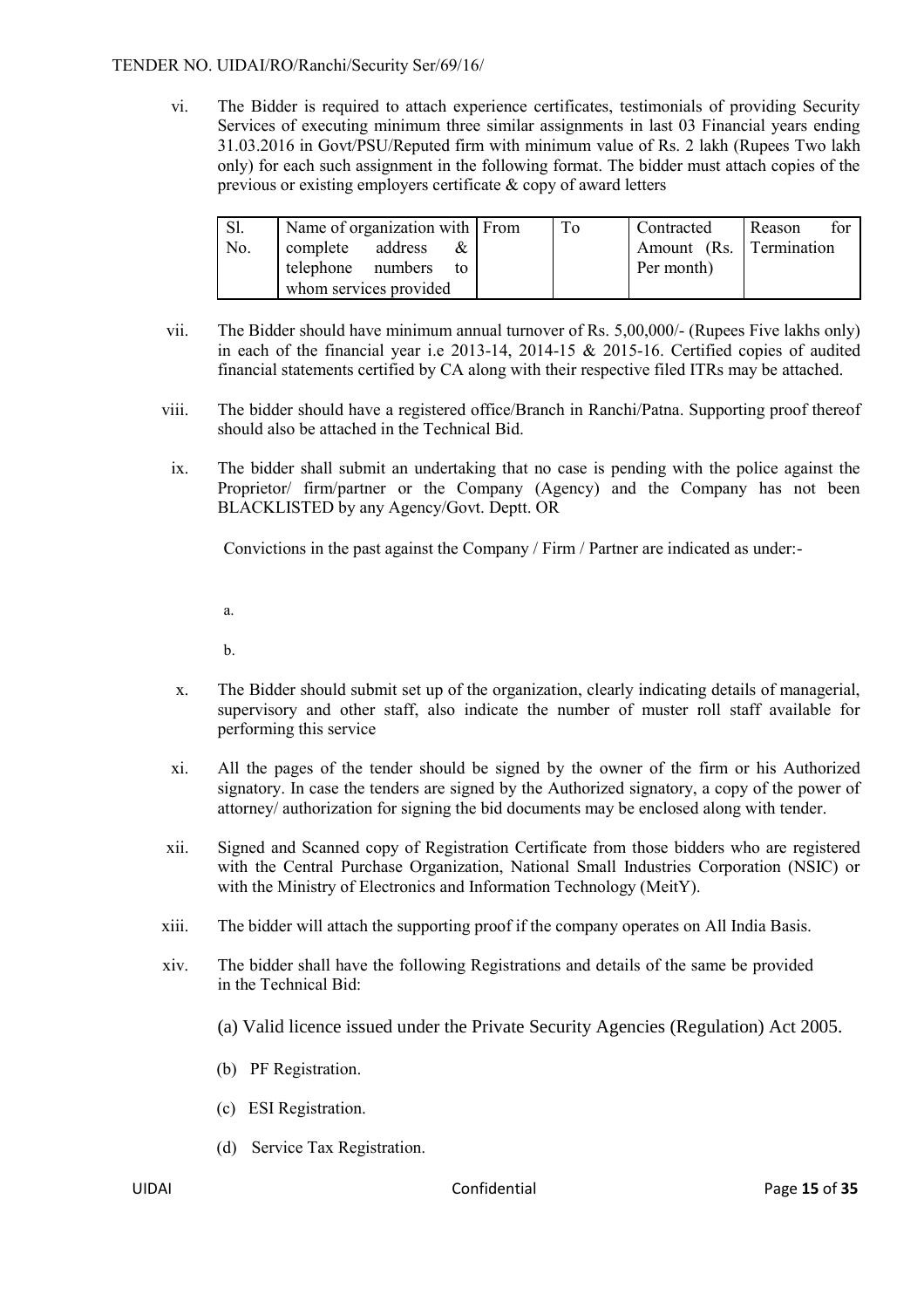20.2 The bidder shall submit the details of outstanding litigation and /or arbitration cases with Government Department/ Authorities etc. and details of criminal cases filed against the bidder, details thereof may be provided.

# **21 Revelation of Prices**

21.1 Prices in any form or by any reason before opening the Commercial Bid should not be revealed, failing which the offer shall be liable to be **rejected**.

# **SECTION III GENERAL CONDITIONS OF CONTRACT**

- 1. The security services and provision for the required manpower shall be as under:-
- 1. The security services and provisions for the required manpower shall be as under:-
	- **(A) UIDAI RO, First Floor, RIADA Central Building, Namkum Industrial Area, Near Lowadih Chowk, Namkum, Ranchi-834010**.

# **REQUIRMENT- 04 Security Guards (Shift duty)**

# **(B) UIDAI, CAMP OFFICE PATNA 4 TH Floor, Lalit Bhawan, Bailey Road, Patna-800001**

# **REQUIRMENT- 02 Security Guards (Shift duty)**

2. The initial period of contract shall be for 12 months. It may be extended by the mutual consent depending on performance of the Agency and at discretion of DEPUTY DIRECTOR GENERAL, UIDAI RO - Ranchi .

3. However, the above number and arrangement of deployment of the Security personnel is without prejudice to the right of Deputy Director General, UIDAI, RO, Ranchi to deploy the security personnel in any other number or manner considered to be more suitable in the interest of the UIDAI, RO-Ranchi.

4. The full particulars of the personnel to be deployed by the agency including their names and addresses, shall be furnished to UIDAI along with testimonials before they are actually deployed for the job.

5. The agency shall not deploy or shall discontinue deploying the person(s), if so desired by the Deputy Director General, UIDAI at any time without assigning any reason whatsoever.

6. A local representative of Agency shall be In-charge of the security system and shall be responsible for the efficient rendering of the service under the contract. The security personal shall be equipped with latest communication systems/mobile. Night Guards shall be equipped with proper protection and lighting devices. While working at the premises of UIDAI, RO, Ranchi they shall work under directives and guidance of Deputy Director General, UIDAI, RO, Ranchi and will be answerable to RO-Ranchi. This will, however, not diminish in any way, the agency's responsibility under contract to the UIDAI.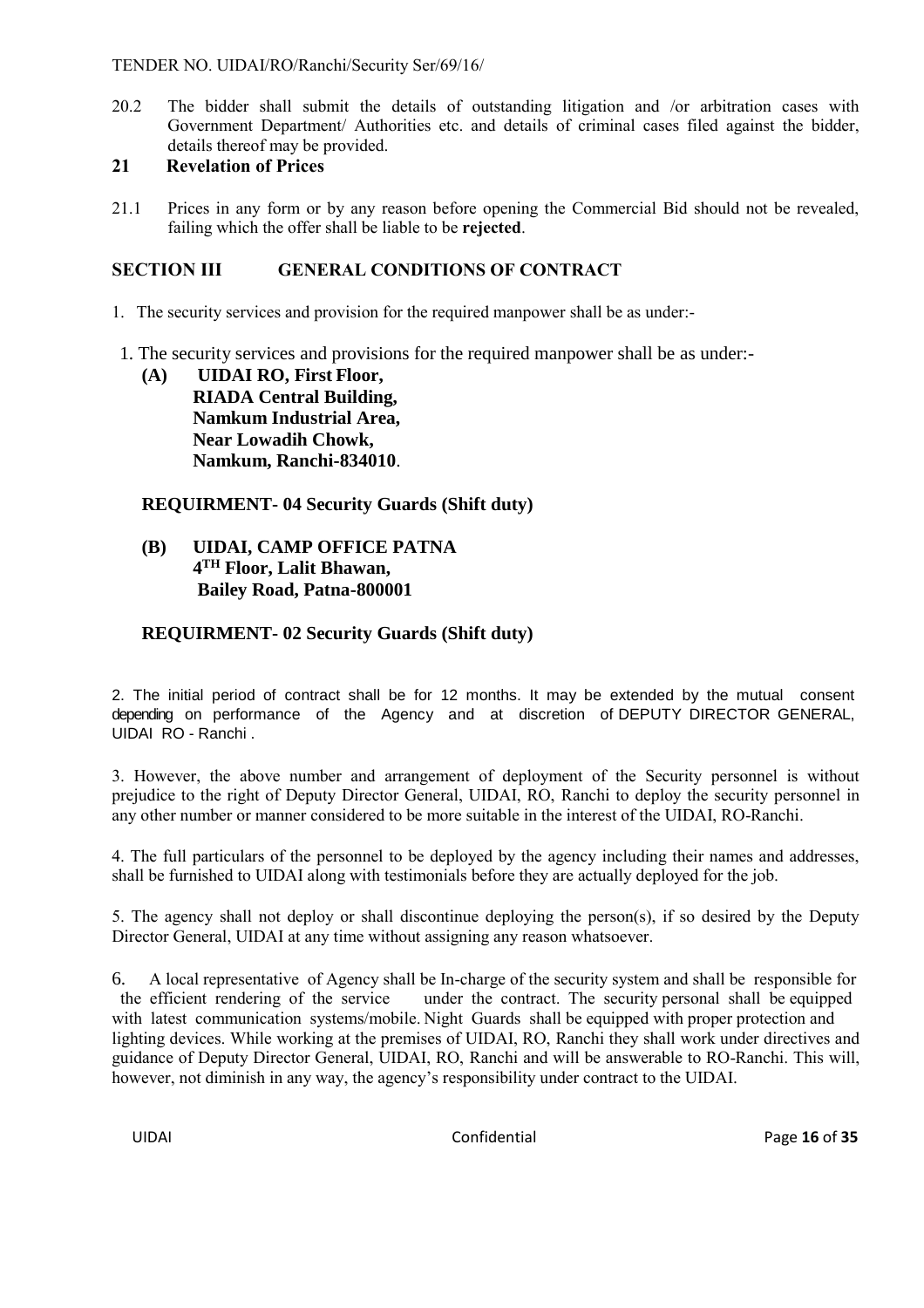7. The agency shall deploy security guards trained in all facets of security work, including fire fighting. The Agency shall provide necessary undertaking and documentary evidence in this regard.

8. The visitors shall be regulated as per instructions of the Deputy Director General, UIDAI, RO-Ranchi procedure and records thereof maintained as stipulated. Further, the visitors shall be attended with due courtesy.

9. The Security Guard must be having good physique, smart and pleasant personality. The job work of the Agency shall be as under:-

i) Putting in place the checking mechanism for the visitor and the staff of the RO, Ranchi as per the directions of the DDG, RO-Ranchi.

ii) Checking and making a record of the inventory items coming in and going out of the premises(having gate pass/with proper permission)

- iii) Frisking of personnel entering and leaving the premises.
- iv) Proper recording of entry in register kept for the visitors.

10. A senior level representative of the Agency shall visit UIDAI, RO-Ranchi premises at least once-amonth and review the service performance of its personnel. During the monthly visit, Agency's representative will also meet the UIDAI officer dealing with service under the contract for mutual feedb ack regarding the work performed by his personnel and removal of deficiencies, if any, observed in their working.

11. The Agency shall ensure that any replacement of the personnel, as required by UIDAI for any reason specified or otherwise, shall be effected promptly without any additional cost to the UIDAI, RO-Ranchi. If the agency wishes to replace any of the personnel, the same shall be done with prior concurrence of the Deputy Director General, UIDAI, RO, Ranchi at Agency's own cost.

12. The Agency shall provide good uniform as mutually decided with name badges to its personnel deployed at UIDAI, RO-Ranchi site at its own cost and ensure that they are used by the personnel deployed and are maintained in good condition. The incidentals, such as, belt, shoes, socks, caps, torch with cell, cane stick, etc shall be borne/supplied by the Agency at its cost.

13. The agency shall ensure that the personnel deployed by it are disciplined and do not participate in any activity prejudicial to the interest of the UIDAI/Govt. of India/any State or any Union Territory.

14. The contractor shall submit an undertaking that all its deployed personnel have appropriate behavioural and communication training including ability to understand and converse in Hindi & basic English. Such training must be repeated every 6 months during the currency of the contract.

15. The performance will be reviewed periodically with a view to improve the overall security.

16. The character antecedents of all the personnel/guards deployed should verified by the police and police verification report should not be more than 3 months old. The personnel should possess valid ID Cards issued by the Agency and valid Aadhaar Card/voter ID card/Driving licence.

17 . The day-to-day functioning of the services shall be carried out in consultation with and under direction of the concerned UIDAI officials. Proposals for efficient functioning of the security systems shall be discussed, considered and implemented from time to time by the agency with approval of Deputy Director General, UIDAI, RO-Ranchi.

18. The agency shall be solely responsible for compliance to the provisions of various Labour and industrial laws, such as, wages, allowances, compensations, EPF, Bonus. Gratuity, ESI etc. relating to personnel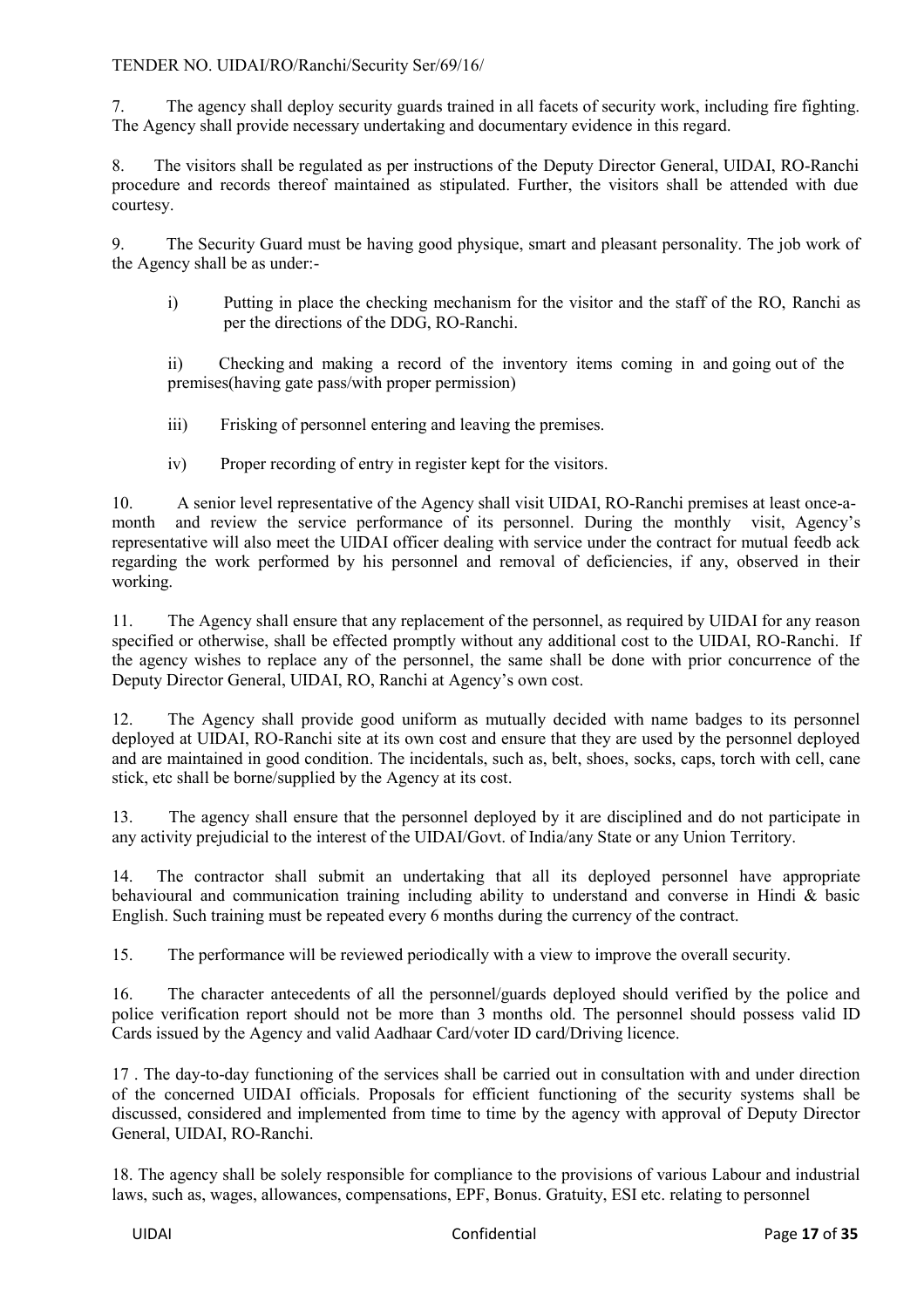deployed by it at UIDAI, RO-Ranchi site or for any accident caused to them shall not be liable to bear any expense in this regard. The Agency shall make payment of wages to guards engaged by it by the stipulated date irrespective of any delay in settlement of its bill by the "**Cheque drawing and Disbursing officer, UIDAI, RO, Ranchi**" for whatever reason. The Agency shall also pay the wages to the Guards through their bank account and invariably furnish the records of payments etc. in a systematic way on monthly basis. The Agency shall also be responsible for the insurance of its personnel. The security agency shall specifically ensure compliance all applicable Laws/Acts, but not limited to with the following and their reenactments/amendments/modifications :- but not limited to with the following and their reenactments/amendments/modifications:-

- (a) The Payment of Wages Act 1936
- (b) The Employees Provident Fund Act, 1952
- (c) The Factory Act, 1948
- (d) The Contract Labour (Regulation) Act, 1970
- (e) The Payment of Bonus Act, 1965
- (f) The Payment of Grautity Act, 1972
- (g) The Employees State Insurance Act, 1948
- (h) The Employment of Children Act, 1938
- (i) The Motor Vehicle Act, 1988
- (j) Minimum Wages Act, 1948

19. The details of payments relating to EPF/PF/ESI such as challans, returns etc. shall be submitted along with the bill clearly indicating the employee code/ESI/EPF/PF A/c No as a token of proof that these provisions have been complied and no liability on this count remains unpaid. The contractor shall pay to the deployed security personnel either electronically or through account payee cheques and the details of the same may be provided along with the monthly bills.

20. The Agency will ensure that there is no loss of Govt . property or theft occur at UIDAI RO –Ranchi, Camp Office, Patna office Premises . In case of any theft or pilferages, loss or other offences, the agency will investigate and submit a report to Deputy Director General, UIDAI, RO, Ranchi and maintain liaison with the police. FIR will be lodged by UIDAI wherever necessary. If need be, joint enquiry comprising of both the parties shall be conducted and responsibility fixed.

21. UIDAI RO-Ranchi reserves the right to impose Penalty in following cases:-

- a) In case any of contractor's personnel(s) deployed under the contract is (are) absent, a penalty equal to double the wages of number of guards/supervisors absent on that particular day shall be levied by the Department and the same shall be deducted from the contractor's bills.
- b) In case any of contractor's personnel deployed under the contract fails to report in time and contractor is unable to provide suitable substitute in time for the same it will be treated as absence and penalty shall be levied.
- c) The personnel engaged by the contractor shall be dressed in neat and clean uniform (including proper name badges), failing which invites a penalty of Rs.500/- each occasions and habitual offenders in this regard shall be removed from the Department. The penalty on this account shall be deducted from the Contractor's bills.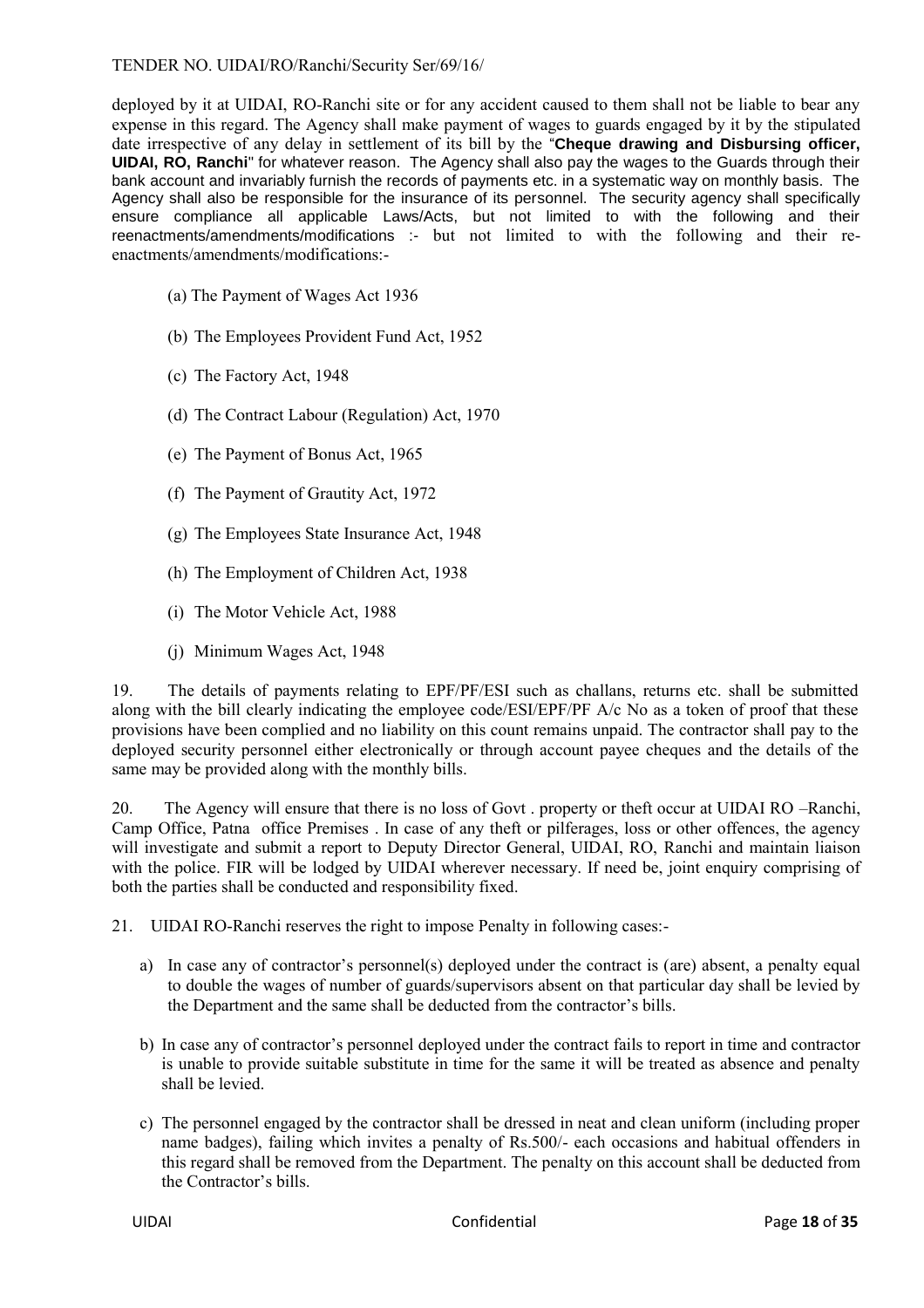- d) In case any public complaint is received attributable to misconduct/misbehaviour of contractor's personnel, a penalty or Rs.500/- for each such incident shall be levied and the same shall be deducted from contractor's bill.
- e) In case the contractor fails to commence/execute the work as stipulated in the agreement or unsatisfactory performance or does not meet the statutory requirements of the contract, the penalty will be as detailed below:
	- i) 20% of cost of order/agreement per week, upto four weeks delays.
	- ii) After four weeks delay Principal Employer reserves the right to cancel the contract and withhold the agreement and get this job be carried out preferably from other contractor(s) registered with DGR and then from open market or with other agencies if DGR registered agencies are not in a position to provide such Contractor(s). The difference if any will be recovered from the defaulter contractor and also shall be black listed for a period of 4 years from participating in such type of tender and his earnest money/security deposit may also be forfeited, if so warranted

22. The agency shall arrange to maintain at the security desk/booth, the daily shift-wise attendance record of the security personnel deployed by it showing their arrival and departure time. The Agency shall submit to UIDAI, RO-Ranchi, an attested photocopy of the attendance record and enclose the same with the monthly bill.

23. The UIDAI shall pay the agreed amount on production of monthly bill. No other charges of any kind shall be payable.

#### **24. There would be no increase in rates payable to the Agency during the Contract period except reimbursement of the statutory wages revised by the Government from time to time under minimum wages act.**

25. TDS as applicable shall be deducted from the bill

26. The Security personnel deployed by the agency shall have at least the minimum elementary knowledge of reading and writing so as to be able to make entries in the registers kept at the security desk/booth whenever required and also to write their names in the attendance register and mark their arrival and departure by signing in the register.

27. In case of non- compliance/non-performance of the services according the terms of the contract, UIDAI shall be at liberty to make suitable deductions from the bill without prejudice to its right under other provisions of the contract.

28. The agency shall be solely liable for all payment/dues of the Workers employed and deployed by it. The agency shall fully indemnify UIDAI against all the payments, claims, and liabilities whatsoever incidental or directly arising out of or for compliance with or enforcement of the provisions of any of the labour or other laws to the extent they are applicable to establishment / work in UIDAI premises/facility.

29. The agency and security personnel appointed shall keep confidential all information in connection with and related to UIDAI and shall not reveal the same to any third party. Any breach of confidentiality shall be a violation of the terms and conditions of this agreement.

30. The character/antecedents of security personnel should be verified by the Agency from the Local Police before deploying them and the certificate will be produced by the Agency to R.O. Ranchi.

31. The details of wages, EPF, ESI, Bonus etc. Paid to the Guard may be intimated to UIDAI on monthly basis.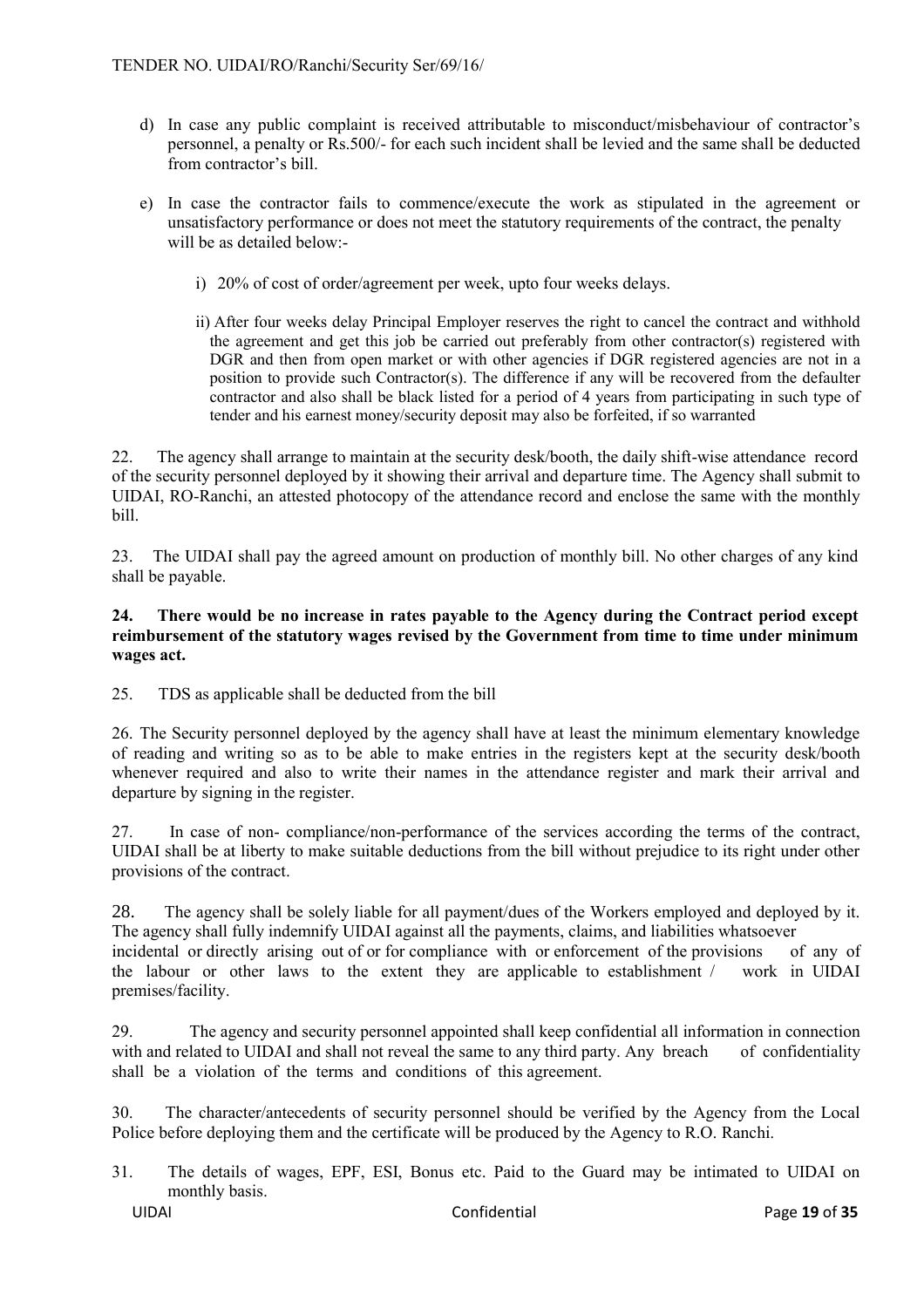32. The decision of Deputy Director General, UIDAI, RO-Ranchi in regard to interpretation of the Terms & Conditions and the Agreement shall be final and binding on the Agency.

33. In case of any dispute between the Agency and UIDAI, Deputy Director General, UIDAI, RO-Ranchi shall have the right to decide. However all matters of jurisdiction shall be at the local courts located at Ranchi.

34. In case of any dispute or differences arising under the terms of this Agreement the same shall be settled by reference to arbitration by a sole Arbitrator to be appointed by UIDAI. The provisions of Arbitration and Conciliation Act 1996 shall be applicable.

35. Any violation of instructions /agreement or suppression of facts will attract cancellation of agreement without any reference.

36. An agreement shall be signed with the successful bidder as per specimen enclosed.

**Note:** These terms and conditions are part of the Contract/Agreement as indicated in the Agreement between **'Client'** (**First Part)** and the **'Agency'** (**Second Part**) and any non- compliance shall be deemed as breach of the Contract/Agreement.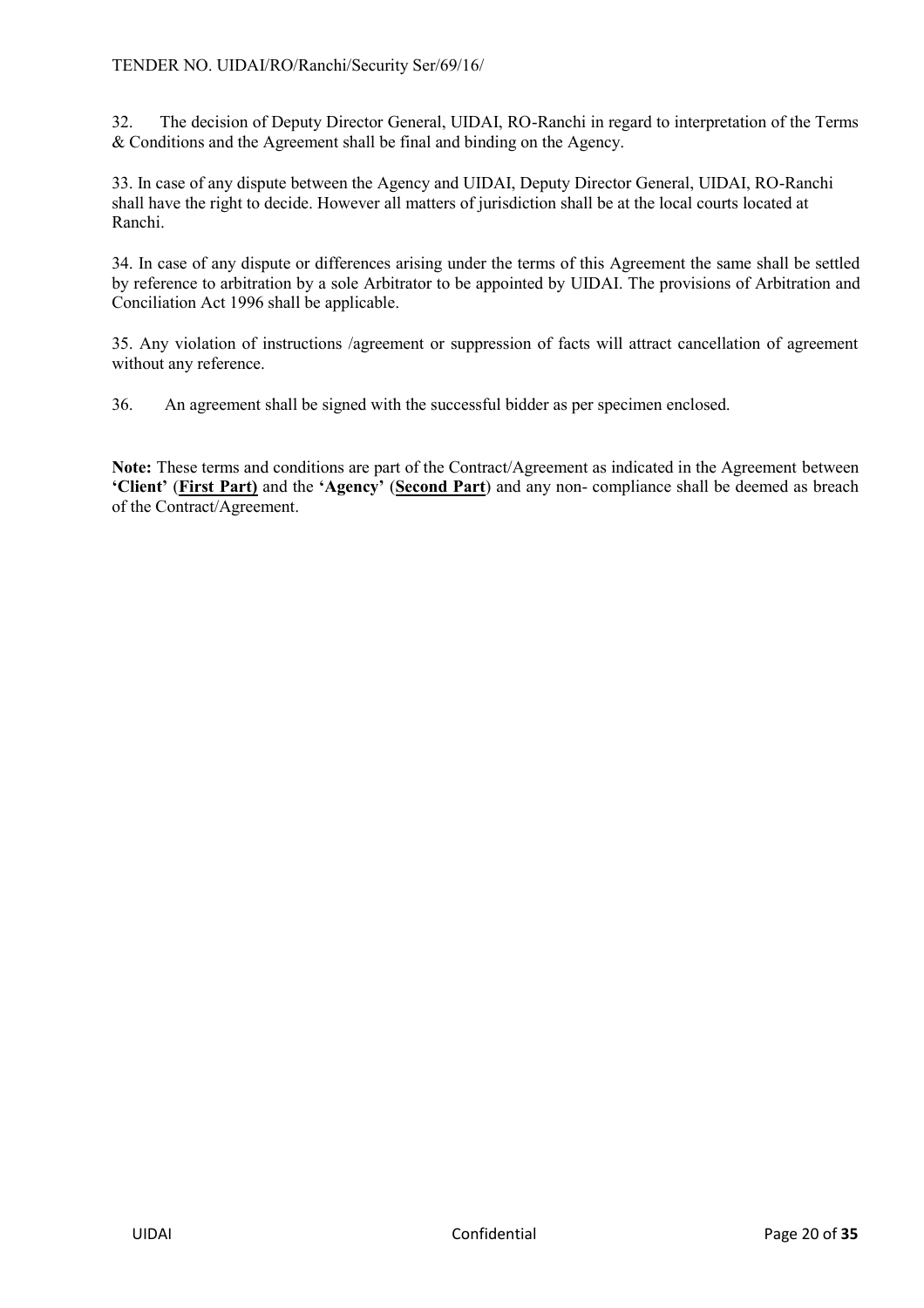# **SECTION IV - CONTENTS OF BIDS**

# **Annexe 4.1.1 PARTICULARS OF REQUIREMENT**

| Sl. | Description of services required | Quantity both in words $\&$ |
|-----|----------------------------------|-----------------------------|
| No. |                                  | figure)                     |
|     | Security Guards for RO,          | $04$ (four)                 |
|     | Ranchi                           |                             |
|     | <b>Security Guards for Camp</b>  | $02$ (Two)                  |
|     | Office, Patna                    |                             |

**Signature of Bidder**

**Date**

**Place**

UIDAI Confidential Page **21** of **35**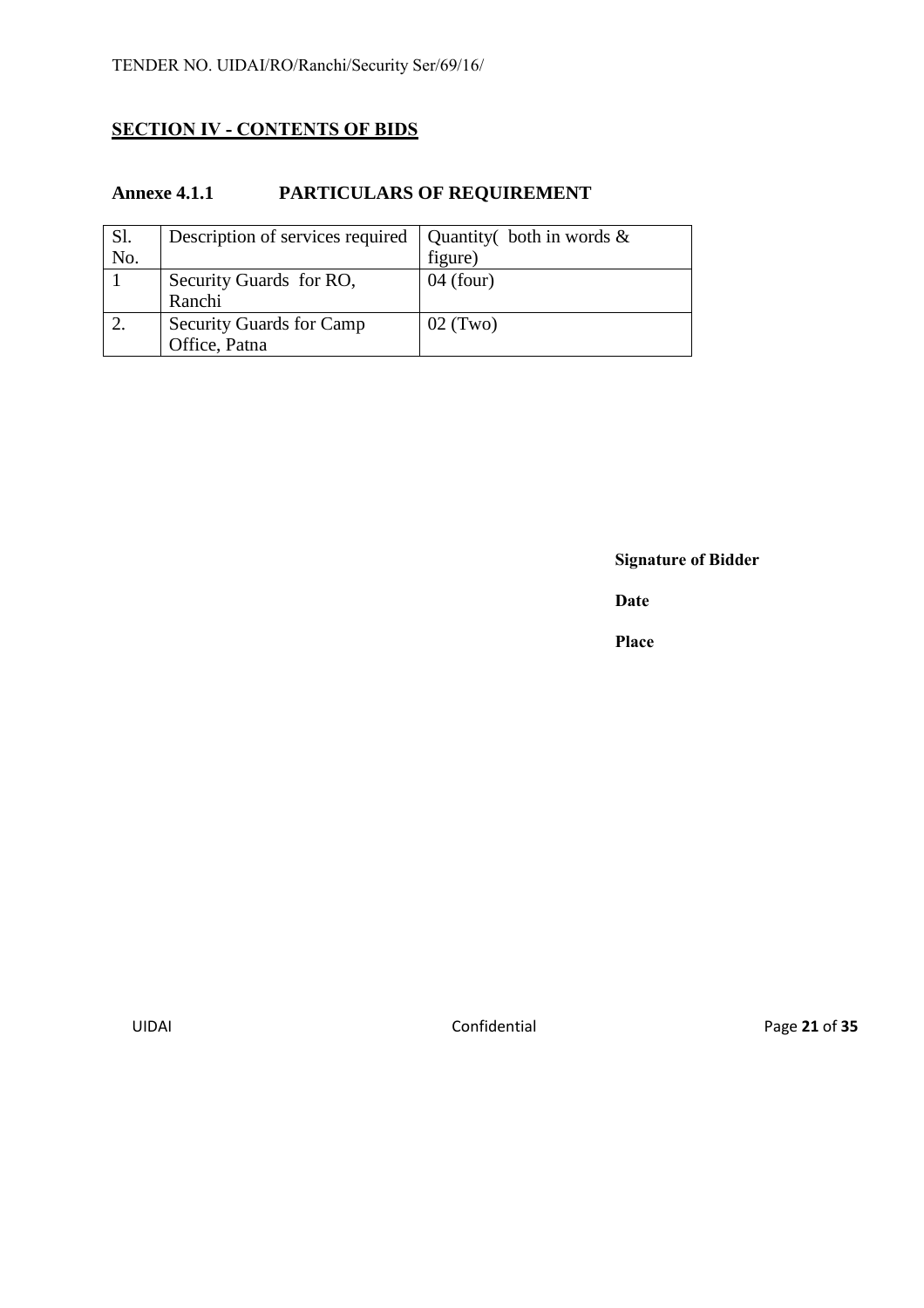# **Annexe 4.1.2**

**A. TECHNICAL BID**

| <b>BID PARTICULARS FOR Bid No.</b>                 |                     |                                |
|----------------------------------------------------|---------------------|--------------------------------|
| 1. Name of the Bidder                              |                     |                                |
| 2. Address of the Bidder                           |                     |                                |
| 3. Name of the Company                             |                     |                                |
| 4. Address of the Company                          |                     |                                |
| 5. Name and address of the officer to whom         |                     |                                |
| all references shall be made regarding<br>this bid | Tel. No.            |                                |
|                                                    |                     | Cell No.                       |
|                                                    |                     | Fax No.                        |
|                                                    |                     | E-mail. $\qquad \qquad$        |
|                                                    | <b>Bidder:</b>      |                                |
|                                                    | Signature           | ------------------------------ |
|                                                    | Name                | ------------------------------ |
|                                                    | Address             | ----------------------------   |
|                                                    | Date                |                                |
|                                                    | <b>Company Seal</b> |                                |
|                                                    |                     |                                |
|                                                    |                     |                                |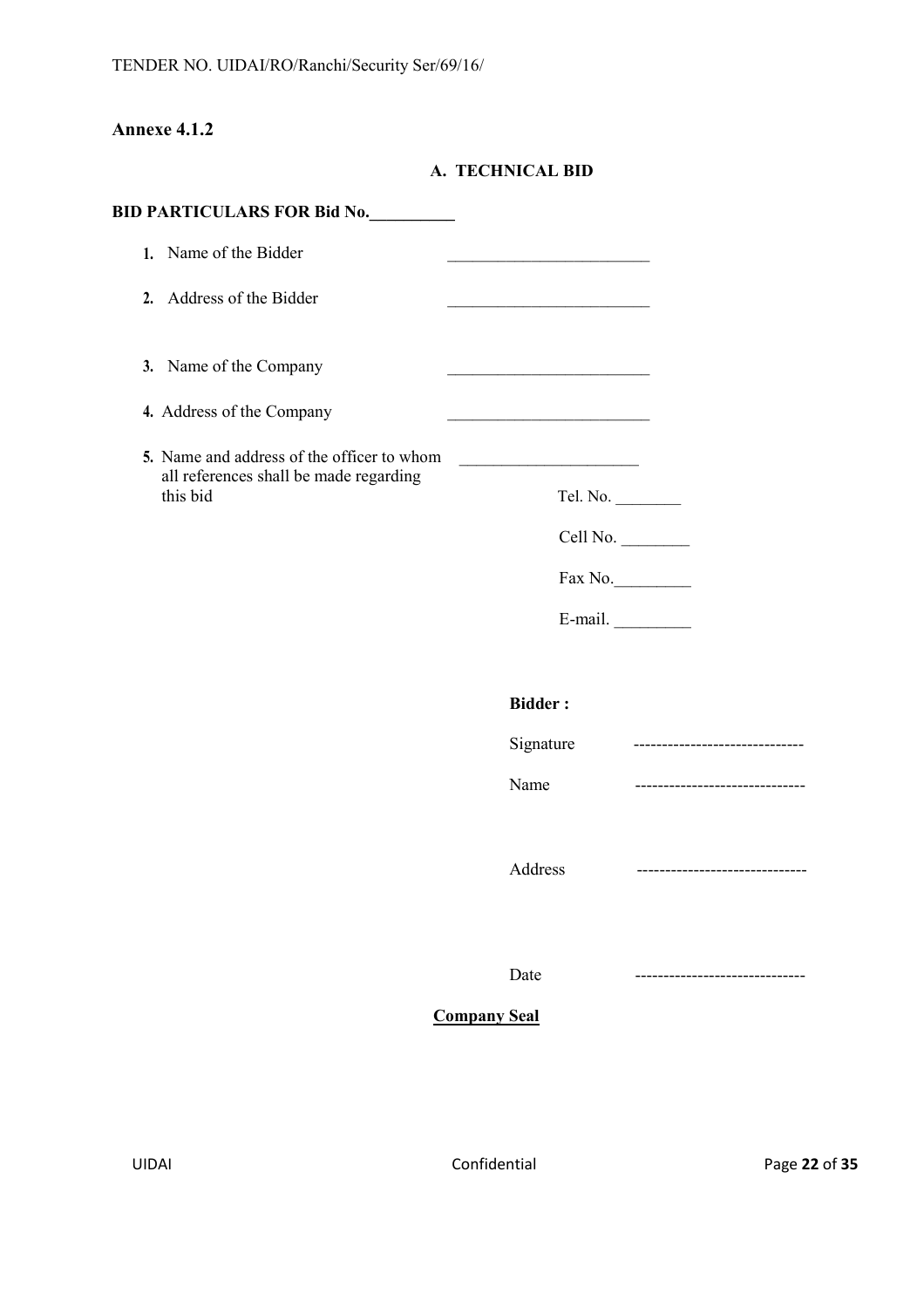# **Annexe 4.1.3**

#### **Technical Bid Letter**

#### **To**

**The Assistant Director General Unique Identification Authority of India (UIDAI), Ministry of Electronics & Information Technology, Govt. of India (GoI), Regional Office-Ranchi, 1st Floor, RIADA Central Office Building, Namkum Industrial Area, Lowadih , Ranchi - 834010** 

**Ref : Bid No. \_\_\_\_\_\_\_\_\_\_\_\_\_\_\_\_**

#### **Sir,**

We declare:

- (i) That we are equipped with supplying adequate manpower for providing security services to the Unique Identification Authority of India, Regional Office Ranchi.
- **2.** We enclose herewith the complete **Technical Bid** as required by you. This includes **Section IV** comprising of:

| S.N   | <b>Description</b>                              |
|-------|-------------------------------------------------|
|       | <b>Particulars of Requirement (Annexe4.1.1)</b> |
| (ii)  | Bid Particulars (Annexe 4.1.2)                  |
| (iii) | Technical Bid Letter (Annexe 4.1.3)             |

- **3.** We agree to abide by our offer for a period of **90 days** from the date fixed for the opening of the bids and that we shall remain bound by a communication of acceptance within that time.
- **4.** We have carefully read and understood the terms & conditions of the tender and the conditions of the contract applicable to the tender and we do hereby undertake to supply as per these terms and conditions.
- **5.** Certified that the bidder is :
	- a) The Constituted attorney of the company and the person signing the bids is the constituted attorney of the Company.

#### **OR**

b) The Principal Officer or his duly Authorized Representative of the Company, and he has the authority to refer to arbitration disputes concerning the business of the Company by virtue of the general power of attorney.

(**NOTE:** Delete whatever is not applicable. All corrections/deletions should invariably be duly attested by the person authorized to sign the tender document.)

UIDAI Confidential **Page 23** of **35**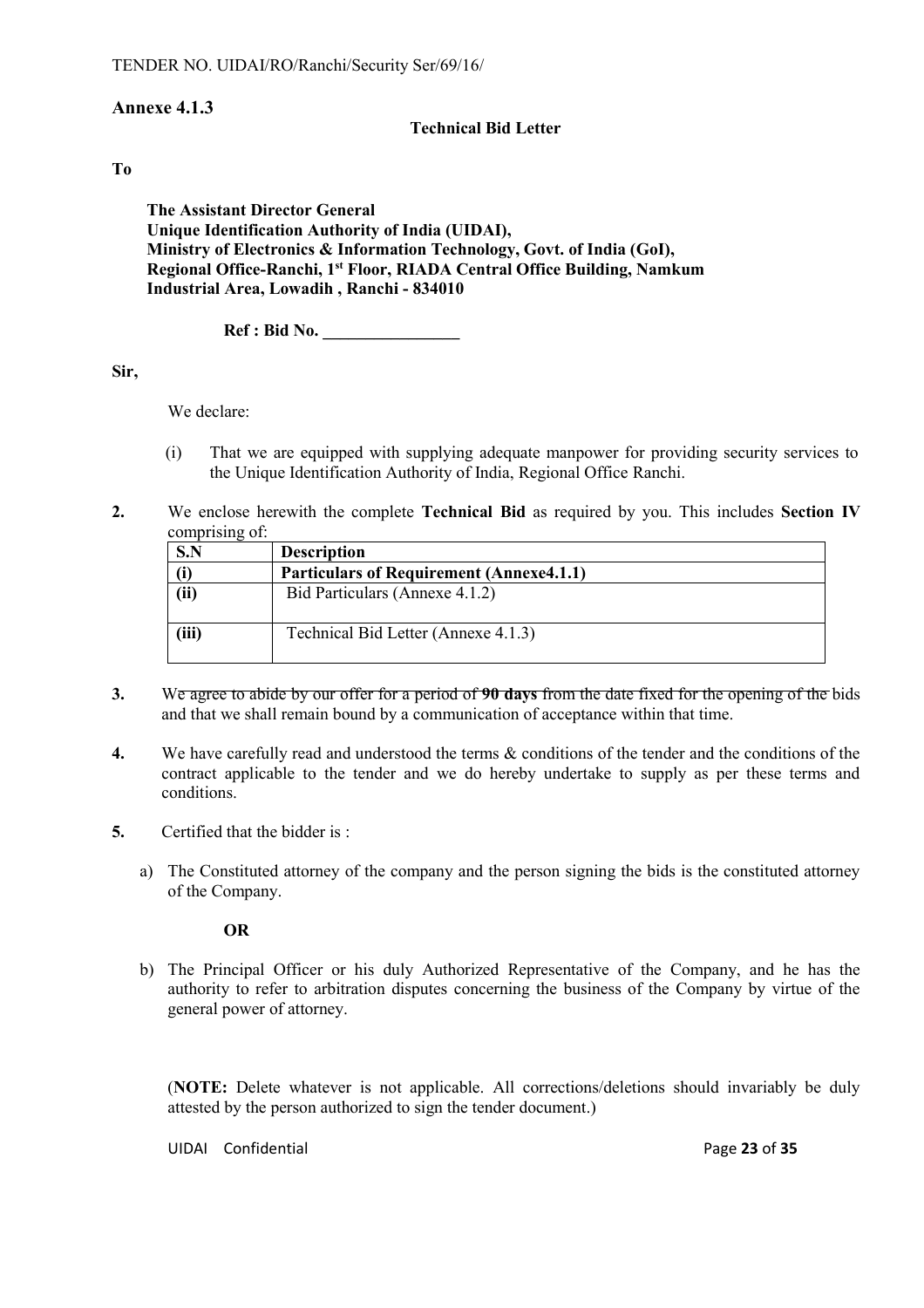- **6 Bid Security (Earnest Money),** in original, as per the Clause 7 of Section I will be sent in original to the mentioned address as per Clause 9 (c) of Section - I and the signed & scanned copy of the same will be made part of the Part-I of Packet-1 of online bid.
- **7.** We do hereby undertake, that, until a formal contract is prepared and executed, this bid, together with your written acceptance thereof and placement of Letter of Intent awarding the Contract, shall constitute a binding contract between us.

| Dated this                          | day of | 2017 | <b>Signature of the bidder</b>   |
|-------------------------------------|--------|------|----------------------------------|
|                                     |        |      | Name<br>$\ddot{\cdot}$           |
|                                     |        |      | <b>Full Address</b><br>$\cdot$ : |
|                                     |        |      | <b>Telephone No:</b>             |
|                                     |        |      | Fax No:                          |
|                                     |        |      | E-mail:                          |
| <b>Details of enclosures:</b><br>1. |        |      |                                  |

- **2.**
- **3.**
- **4.**

UIDAI Confidential Page **24** of **35**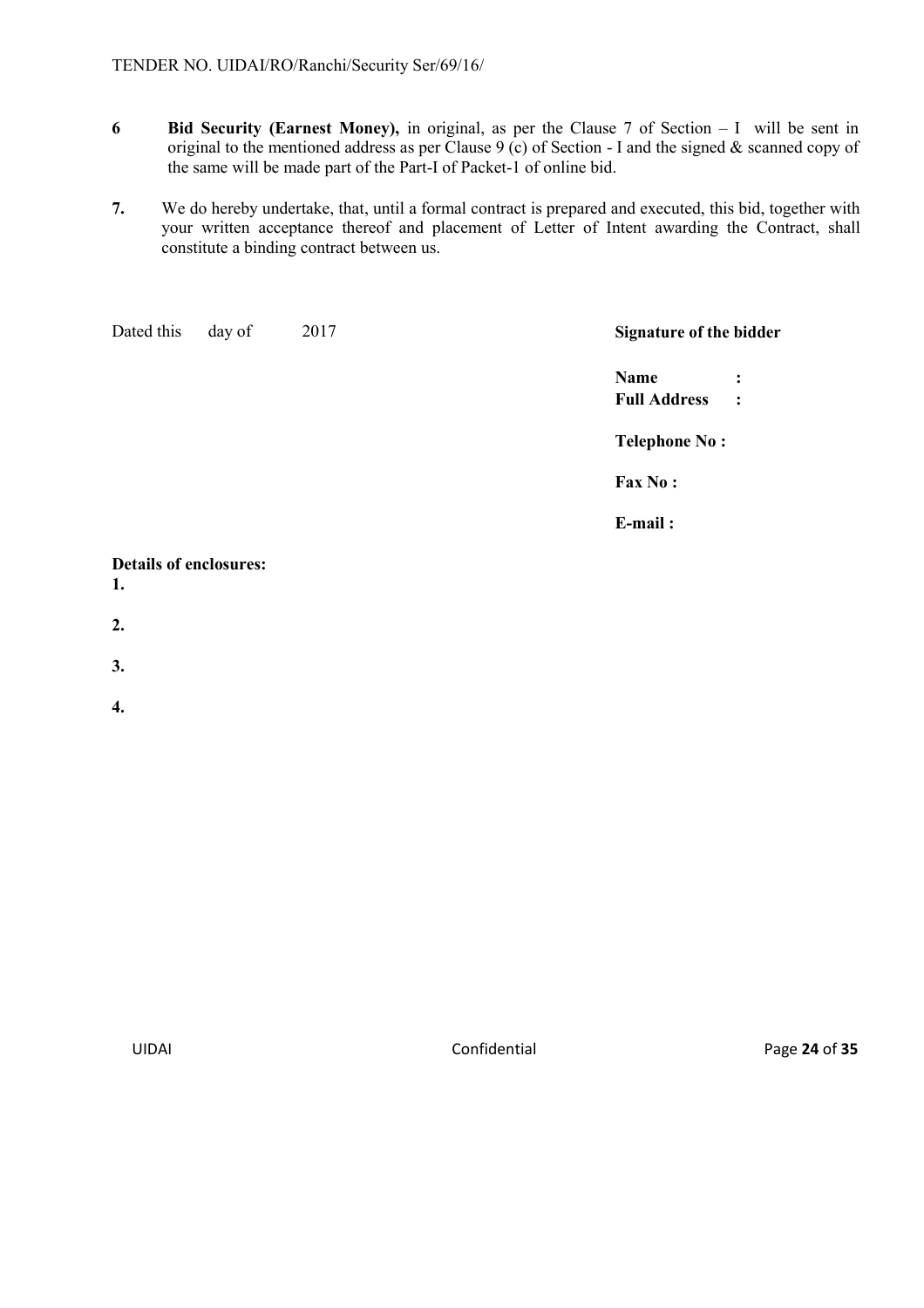# **Annexe 4.2.1**

# **B. COMMERCIAL BID**

|    | <b>BID PARTICULARS FOR Bid No.</b>                                                   |                                                           |                                 |
|----|--------------------------------------------------------------------------------------|-----------------------------------------------------------|---------------------------------|
|    | 1. Name of the Bidder                                                                |                                                           |                                 |
|    | 2. Address of the Bidder                                                             |                                                           |                                 |
| 3. | Name of the Company                                                                  |                                                           |                                 |
|    | 4. Address of the Company                                                            | <u> 1989 - Johann John Stone, mensk politik (d. 1989)</u> |                                 |
|    | 5. Bidders Proposal Number and date                                                  |                                                           |                                 |
|    | 6. Name and address of the officer to whom<br>all references shall be made regarding |                                                           |                                 |
|    | this bid                                                                             | Tel. No.                                                  |                                 |
|    |                                                                                      | Cell No.                                                  |                                 |
|    |                                                                                      | $\text{Fax No.}$                                          |                                 |
|    |                                                                                      | $E$ -mail $\_\_$                                          |                                 |
|    |                                                                                      | <b>Bidder:</b>                                            |                                 |
|    |                                                                                      | Signature                                                 | ------------------------------- |
|    |                                                                                      | Name                                                      | ------------------------------  |
|    |                                                                                      | Address                                                   | ----------------------------    |
|    |                                                                                      | Date                                                      |                                 |
|    |                                                                                      | <b>Company Seal</b>                                       |                                 |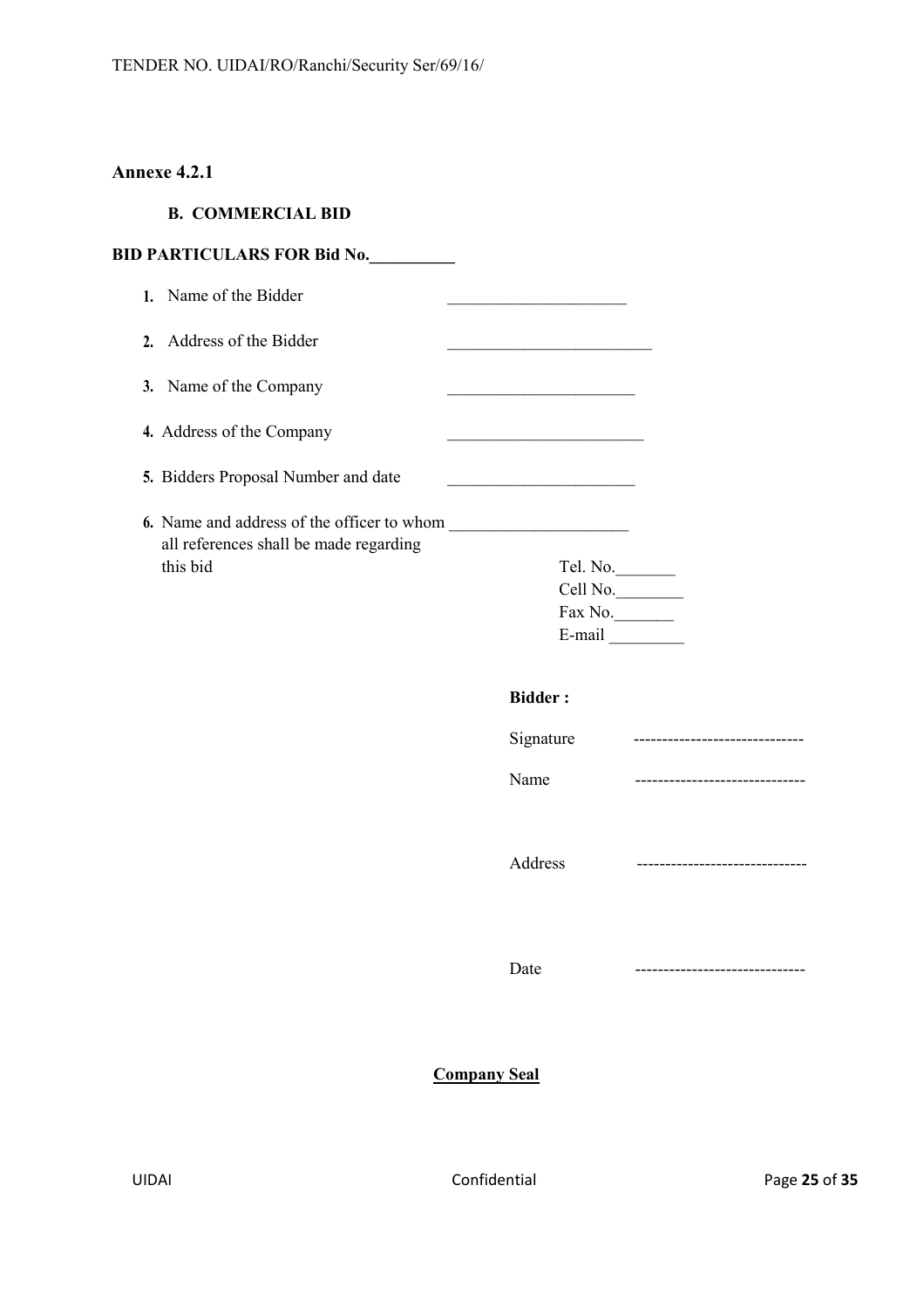# **Annexe 4.2.2**

#### **Commercial Bid Letter**

**To**

**The Assistant Director General Unique Identification Authority of India (UIDAI), Ministry of Electronics & Information Technology, Govt. of India (GoI), Regional Office-Ranchi, 1st Floor, RIADA Central Office Building, Namkum Industrial Area, Lowadih , Ranchi - 834010** 

**Ref : Bid No. \_\_\_\_\_\_\_\_\_\_\_\_\_\_\_\_**

**Sir,**

We declare :

1. That we are equipped with supplying adequate manpower for providing security services to the Unique Identification Authority of India, Regional Office Ranchi.

- **2.** We hereby offer to provide the Services at the prices and rates mentioned in the **Annexe 4.2.3** of the Commercial Bid.
- **3.** We enclose herewith the complete **Commercial Bid** as required by you. This includes:

|     | <b>CONTENTS</b>                                    |
|-----|----------------------------------------------------|
| NO. |                                                    |
|     | Bid Particulars (Annexe 4.2.1)                     |
|     | Commercial Bid Letter (Annexe 4.2.2)               |
|     | Summary of Cost of Services offered (Annexe 4.2.3) |

- **4.** We agree to abide by our offer for a period of **90 days** from the date fixed for the opening of the bids and that we shall remain bound by a communication of acceptance within that time.
- **5.** We have agreed to abide by the General Terms & Conditions of the tender and we do hereby undertake to provide AMC services as per these terms and conditions.
- **6.** Certified that the bidder is :

**7** The Constituted attorney of the company and the person signing the bids is the constituted attorney of the Company.

#### **OR**

**8** The Principal Officer or his duly Authorized Representative of the Company, and he has the authority to refer to arbitration disputes concerning the business of the Company by virtue of the general power of attorney.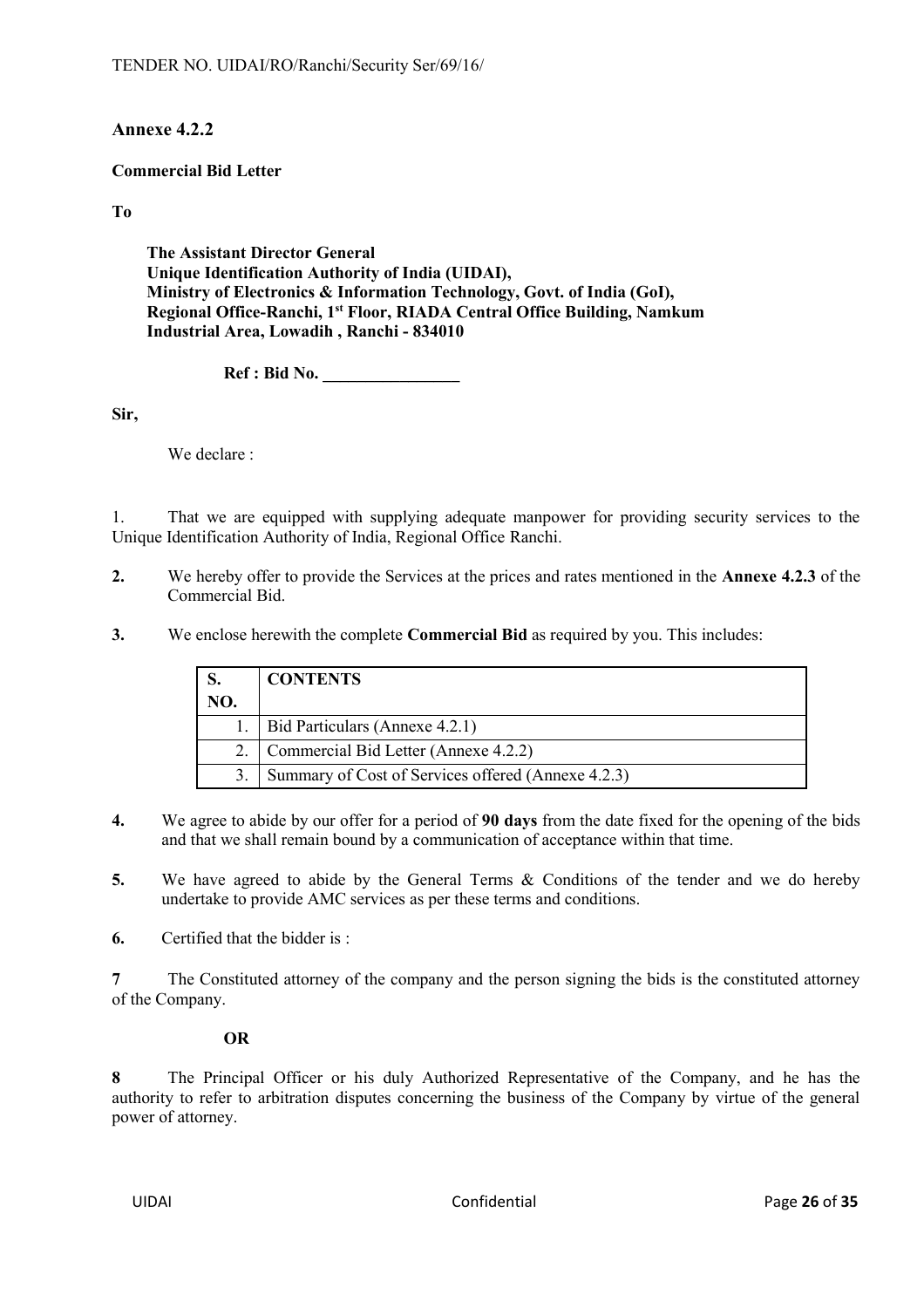(**NOTE:** Delete whatever is not applicable. All corrections/deletions should invariably be duly attested by the person authorized to sign the tender document.)

- **8. Bid Security (Earnest Money),** in original, for an amount as per Clause 7 of Section I will be send in original to the mentioned address as per Clause 9 (c) of Section - I and the signed  $\&$  scanned copy of the same will be made part of the Packet-2 of online bid.
- **7.** We do hereby undertake, that, until a formal contract is prepared and executed, this bid, together with your written acceptance thereof and placement of Letter of Intent awarding the Contract, shall constitute a binding contract between us.

| Dated this                          | day of<br>2017 | Signature of the bidder                                 |                                  |
|-------------------------------------|----------------|---------------------------------------------------------|----------------------------------|
|                                     |                | Name<br><b>Full Address</b>                             | $\ddot{\cdot}$<br>$\ddot{\cdot}$ |
|                                     |                | <b>Telephone No:</b><br>$\text{Fax No : } E$ -<br>mail: |                                  |
| <b>Details of enclosures:</b><br>1. |                |                                                         |                                  |
| 2.                                  |                |                                                         |                                  |
| 3.                                  |                |                                                         |                                  |

UIDAI Confidential Page **27** of **35**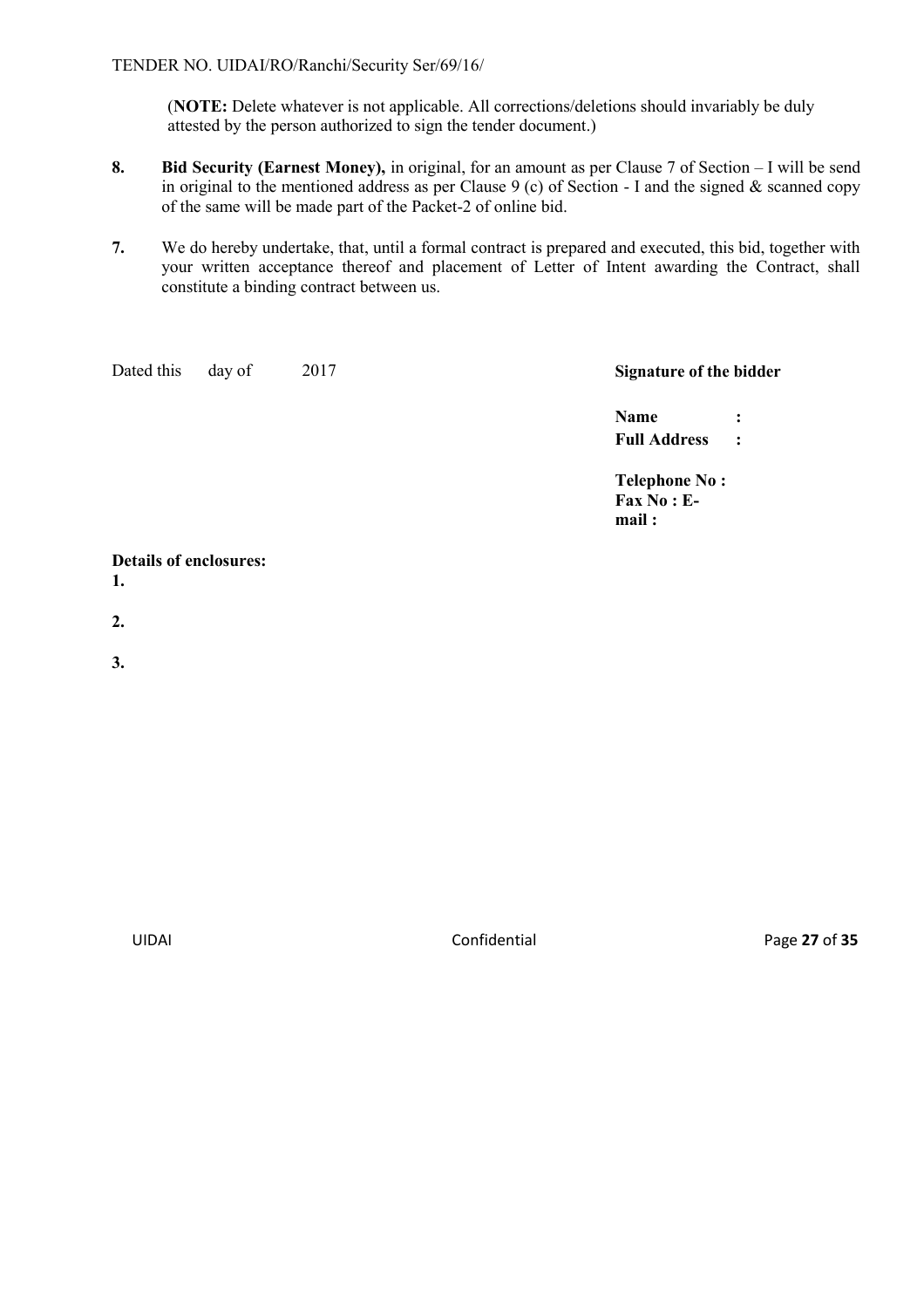# **Requirement of Security Guard in Regional Office, Ranchi - 04 Security Guards ( Shift duty)**

#### **Requirement of Security Guard in Camp Office, Patna - 02 Security Guards (shift duty)**

#### **Annexe 4.2.3**

- 1. Total requirement is for 06 Guards. 04 Guards for RO, Ranchi. (shift duty) & 02 Guards for Camp Office, Patna (shift duty). Payment for services will be on the basis of services actually provided by the Agency.
- 2. Security Guards supplied by the bidder will be required to be paid as per Minimum Wages Act, 1948 as applicable in the Centre . Payment of Statutory liabilities, taxes, levies, cess etc. will be paid as applicable.
- 3. Agency will give one day weekly paid rest to the employed guards.

UIDAI Confidential Page **28** of **35**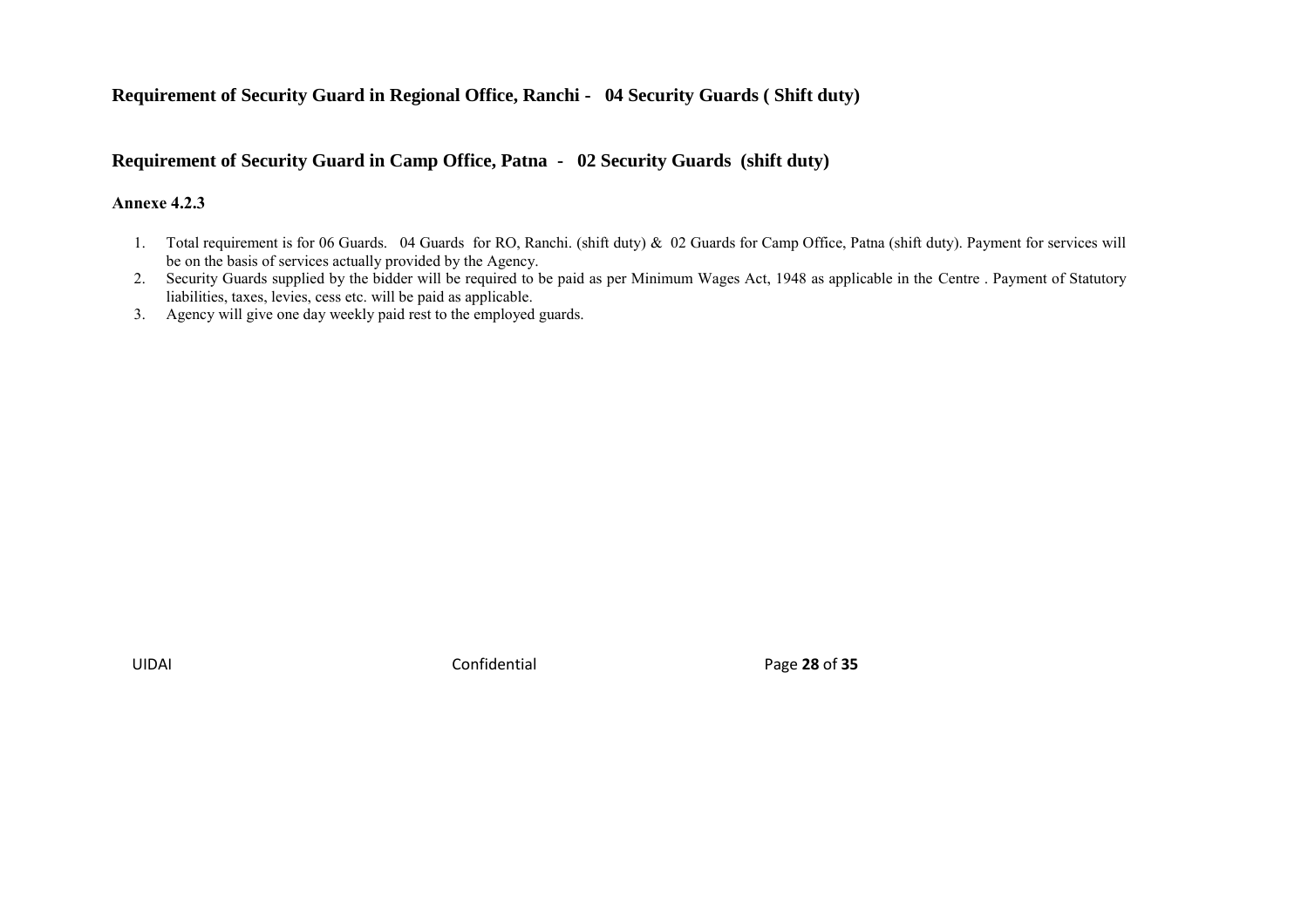#### **DETAILS OF THE COMPREHENSIVE ANNUAL COSTS – RECURRING COSTS**

| S1<br>No. | Description of services<br>required              | No.<br>of<br>pers<br>ons | Unit Rate per<br>month |      | <b>EPF</b> |        | <b>ESI</b> | Unit<br>Cost per<br>Guard | <b>Total Cost</b><br>of guards<br>as per the<br>number of<br>Guards<br>mentioned<br>under<br>column 3 | Total<br>Administrati<br>ve Cost,<br>including<br>service<br>charges in<br>absolute<br>terms (not in<br>percentage<br>terms) | Applicable<br>Service Tax | <b>Total Cost</b><br>(inclusive of<br>Service Tax)<br>(sum of Col 10<br>to Col $13$ ) |
|-----------|--------------------------------------------------|--------------------------|------------------------|------|------------|--------|------------|---------------------------|-------------------------------------------------------------------------------------------------------|------------------------------------------------------------------------------------------------------------------------------|---------------------------|---------------------------------------------------------------------------------------|
|           |                                                  |                          | Amount                 | $\%$ | Amount     | $\%$   | Amou<br>nt |                           | Amount                                                                                                |                                                                                                                              | Amount                    | Amount                                                                                |
|           | 2                                                | 3                        | $\overline{4}$         | 5    | 6          | $\tau$ | 8          | 9                         | 10                                                                                                    | 11                                                                                                                           | 13                        | 14                                                                                    |
| 1         | Security Guards - For<br>Regional Office, Ranchi | 04                       |                        |      |            |        |            |                           |                                                                                                       |                                                                                                                              |                           |                                                                                       |
| 2         | Security Guards - For<br>Camp Office, Patna      | 02                       |                        |      |            |        |            |                           |                                                                                                       |                                                                                                                              |                           |                                                                                       |
| Total     |                                                  |                          |                        |      |            |        |            |                           |                                                                                                       |                                                                                                                              |                           |                                                                                       |

**\*Note:**

- **i) Govt. Order on Minimum Wages approved by Ministry of Labour & Employment, Office of the Chief Regional Labour Commissioner(Central) will be applicable. A copy of the latest order be enclosed.**
- **ii) If quoting other Administrative cost (AS AT COL 9 ABOVE) as 'NIL ', the bid shall be considered unresponsive and such bid will not be considered.**
- **iii) Firm to quote the applicable taxes & duties. However Taxes & duties shall be paid on actual at the time of making payment**
- **iv) Ranking shall be decided as per Col SI. No 11 above separately for Regional Office, Ranchi & its Camp Office, Patna.**

**Signature of Bidder**

**Date**

**Place**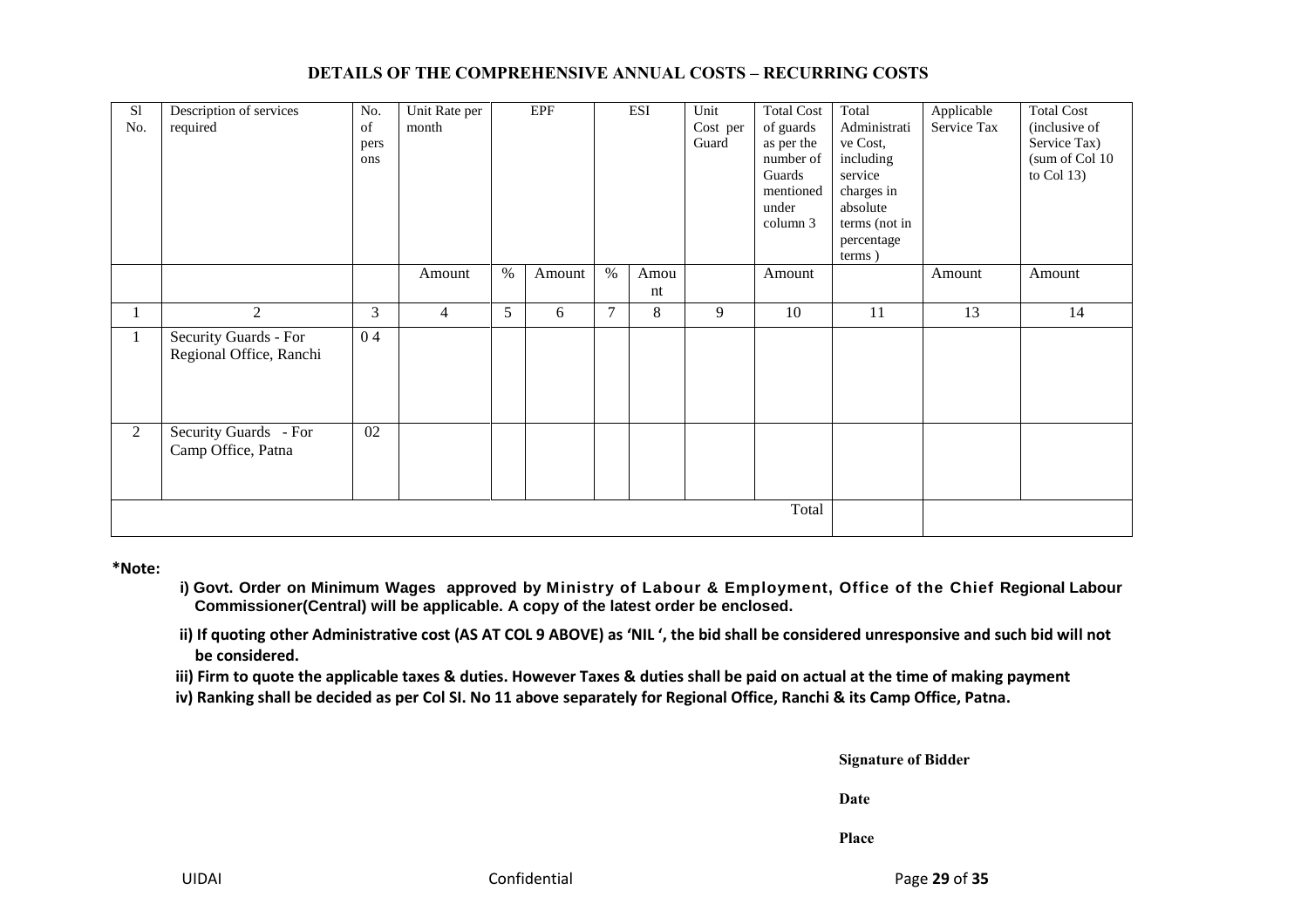# **SECTION V - SCOPE OF WORK**

Providing Security services at UIDAI, RO-Ranchi site at the following sites by deploying required number of Security Personnel:-

- **(A)** UIDAI RO, First Floor, RIADA Central Building, Namkum Industrial Area, Near Lowadih Chowk, Namkum, Ranchi-834010.
- **(B)** UIDAI, CAMP OFFICE PATNA 4 TH Floor, Lalit Bhawan, Bailey Road, Patna-800001

1. The Agency shall provide Security services by deploying adequately trained and well disciplined security personnel who shall safeguard the UIDAI site, buildings, moveable and immovable assets, equipments and other items at the above address from any thefts, pilferage or damage and also ensure safety of the employees, visitors, guests or any other persons working in its complex/premises.

2. The security personnel shall be deployed on shift duties in UIDAI, RO-Ranchi site (04 Security Guards) and at Camp Office, Patna site (02 Security Guards).

3. The Agency shall be responsible for opening/closing of the building and rooms as necessitated/directed by UIDAI, RO, Ranchi site and its Camp Office, Patna site.

4. The Agency shall ensure that water taps/lights/ACs are not left open at the time of closing of office premises on normal working days as well as on off days, as the case may be.

5. The Agency shall maintain records of inward and outward movement of men (Employees, Sub Contractor Personnel and also regulation of guests and visitors), materials etc. with proper check on the same as per instructions given from time to time by the concerned Asstt. Director General in UIDAI, RO-Ranchi site and in Camp Office, Patna site.

6. The security personnel deployed shall take regular rounds of the premises to maintain vigil and remain alert.

7. The security personnel shall be duly trained in Fire Safety Operations. The contractor will submit an undertaking that all its deployed personnel have appropriate fire fighting training including knowledge of use of fire extinguishers. Such training must be repeated every 6 months during the currency of the contract. They should also be trained to operate various fire control equipment installed at UIDAI site. A mock fire drill may be organized every time change of personnel takes place.

8. The Agency shall keep the Client informed of all the matters of security and co-operate in the investigation of any incident relating to security. The security will be the responsibility of the Security Agency.

9. The Agency shall ensure that deployed personnel shall assist the reception officer and/or otherwise handle receptions activities with reference to regulate courier services and other suppliers in case no other staff members are available.

10. The services of Security Guards can be utilised anywhere in Ranchi as and when required.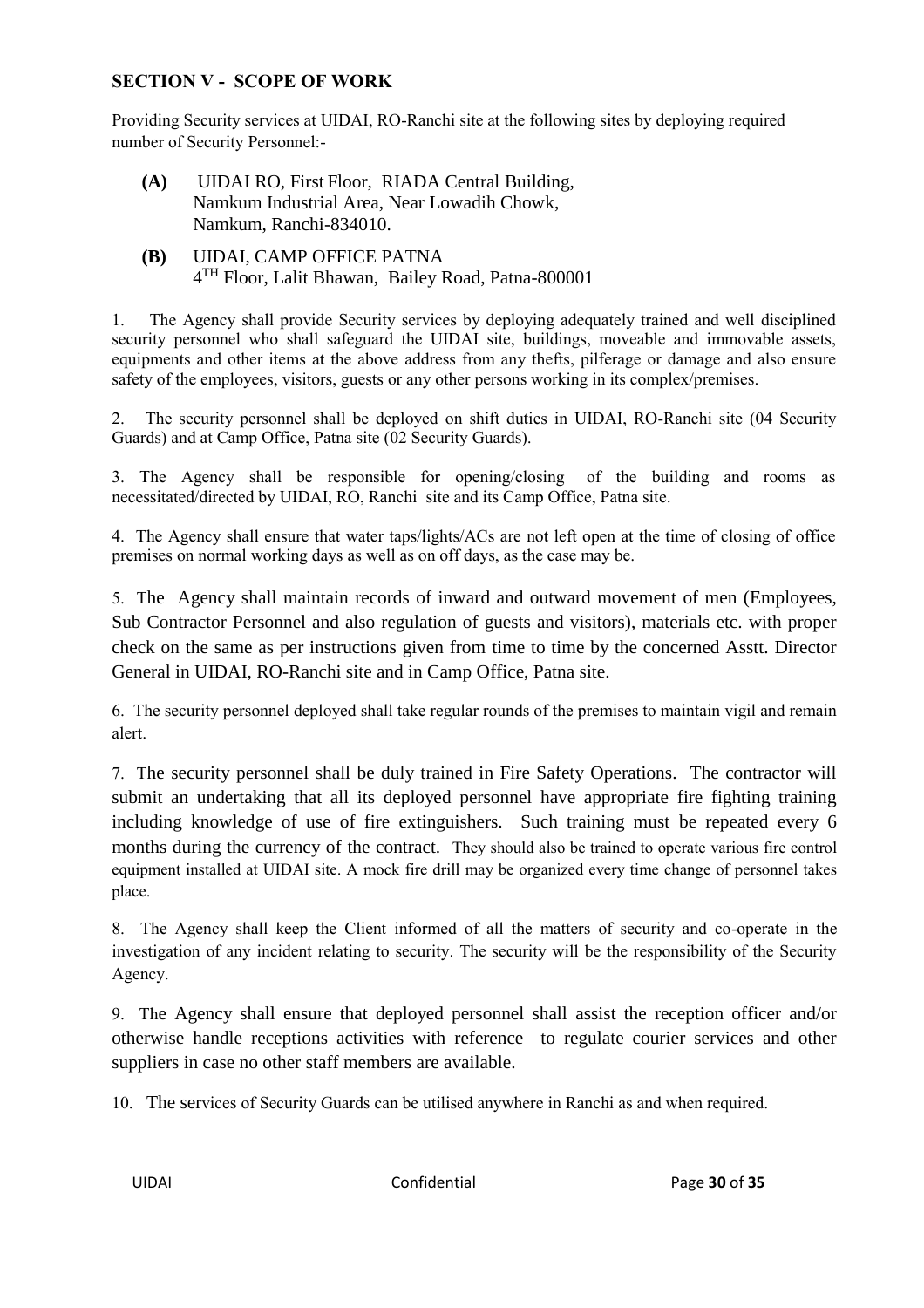# **SECTION VI – APPENDICES**

#### **Appendix A (To be made on Rs.100.00 Non-Judicial Stamp Paper) DRAFT AGREEMENT FORMAT**

This agreement is made at Ranchi on the \_............................. day of ………………Two thousand sixteen between……………acting through Shri………………………………..\_**UIDAI, Regional Office-Ranchi, \_\_\_\_\_\_\_\_\_\_\_\_\_\_\_\_\_\_\_\_\_\_\_\_\_\_\_\_\_\_ Ranchi-110001** (hereinafter called **'Client'**  which expression shall, unless repugnant to the context or meaning thereof be Deemed to mean and include its successors, legal representatives and assigns) of the **First Part**

#### **Second Part**

**M/s………………………………………………………………………**having its registered office at.............................................................................................................................................................

\_(herein-after called the **'Agency'** which expression unless repugnant to the context shall mean and include its successors-in-interest assigns etc. of the **Second Part** .

WHEREAS the **'Client'** is desirous to engage the **'Agency'** for providing Security Services for UIDAI, RO, Ranchi o n the terms and conditions stated below:

1. **The Agency shall be solely responsible for compliance to provisions of various Labour, Industrial and any other laws applicable and all statutory obligations, such as, Wages, Allowances, Compensations, EPF, Bonus, Gratuity, ESI, etc relating to security personnel deployed in UIDAI, RO, Ranchi. The "Agency" will give proof of fulfilling statutory obligations. The 'Client' shall have no liability in this regard.**

2. The Agency shall be solely responsible for any accident/medical/health related liability/compensation for the personnel deployed by it at UIDAI, RO, Ranchi site. The **'Client'** shall have no liability in this regard.

3. Any violation of instruction/agreement or suppression of facts will attract cancellation of agreement without any reference or any notice period.

4. The contract can be terminated by giving one month notice on either side.

5. In case of non-compliance with the contract, the **'Client'** reserves its right to:

- a. Cancel/revoke the contract; and/or
- b. Impose penalty upto 10% of the total annual value of contract.

6. Security deposit equal to 10% of the Annual contract value (refundable without interest after two months of termination of contract) in the form of Pay Order/Demand Draft or Bank Guarantee of Nationalised and Scheduled Commercial Banks authorised to do govt business (i.e. HDFC, ICICI and Axis Bank Ltd) shall be furnished by the **'Agency'** at the time of signing of the Agreement.

7. The **'Agency'** shall be fully responsible for timely monthly payment of wages and any other dues to the personnel deployed in UIDAI site latest by  $7<sup>th</sup>$  day of each month. UIDAI Confidential Page **31** of **35**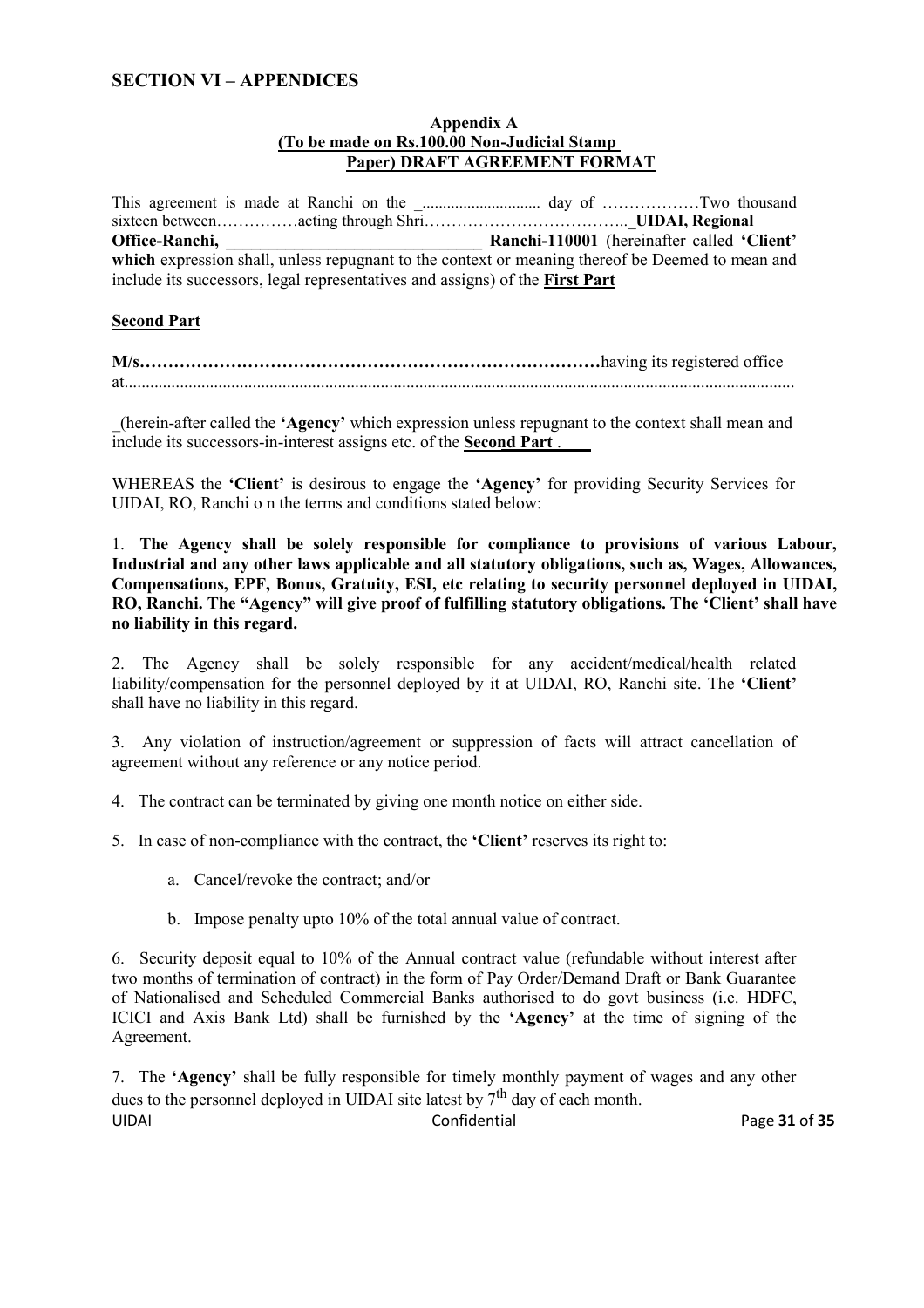8. The security personnel provided by the 'Agency' will not claim to become the employees of UIDAI and there will be no Employee and Employer relationship between the personnel engaged by the 'Agency' for deployment in UIDA, RO, Ranchi site and its Camp Office site.

9. There would be no increase in rates payable to the **'Agency'** during the contract period except reimbursement of the statutory wages revised by the Government.

10. The **'Agency'** also agrees to comply with annexed Terms and Conditions and amendments thereto from time to time.

11. The Agency will provide EPF/ESI Number of the deployed manpower to the client within 30 days of award of contract

12. The agency and security personnel appointed shall keep confidential all information in connection with and related to UIDAI and shall not reveal the same to any third party. Any breach of

confidentiality shall be a violation of the terms and conditions of this agreement.

13. Decision of 'Client' in regard to interpretation of the Terms and Conditions and the Agreement shall be final and binding on the **'Agency'**.

14. The **'Agency'** shall ensure full compliance with tax laws of India with regard to this Contract and shall be solely responsible for the same. The **'Agency'** shall keep **'Client'** fully indemnified against liability of tax, interest, penalty etc. of the Agency**'** in respect thereof, which may arise.

15. In case of any dispute between the **'Agency'** and **'Client'**, **'Client'** shall have the right to decide. However, all matters of jurisdiction shall be at the local courts located at Ranchi.

16. The initial period of contract shall be for 12 months w h i c h may be extended by two years, one year at a time depending on performance of the Agency and at discretion of Deputy Director General, UIDAI RO, Ranchi.

THIS AGREEMENT will take effect from day of

Two thousand and shall be initially valid for one year.

IN WITNESS WHEREOF both the parties here to have caused their respective common seals to be hereunto affixed / (or have hereunto set their respective hands and seals) the day and year mentioned above in Ranchi in the presence of the witness:

| For and on behalf of the 'Agency'    | For and on behalf of the 'UIDAI (RO-Ranchi)' |
|--------------------------------------|----------------------------------------------|
| Signature of the authorized Official | Signature of the authorized Official         |
| Name of the Official                 | Name of the Officer                          |
| Stamp / Seal of the 'Agency'         | Stamp/Seal of the officer                    |
|                                      |                                              |

UIDAI Confidential Page **32** of **35**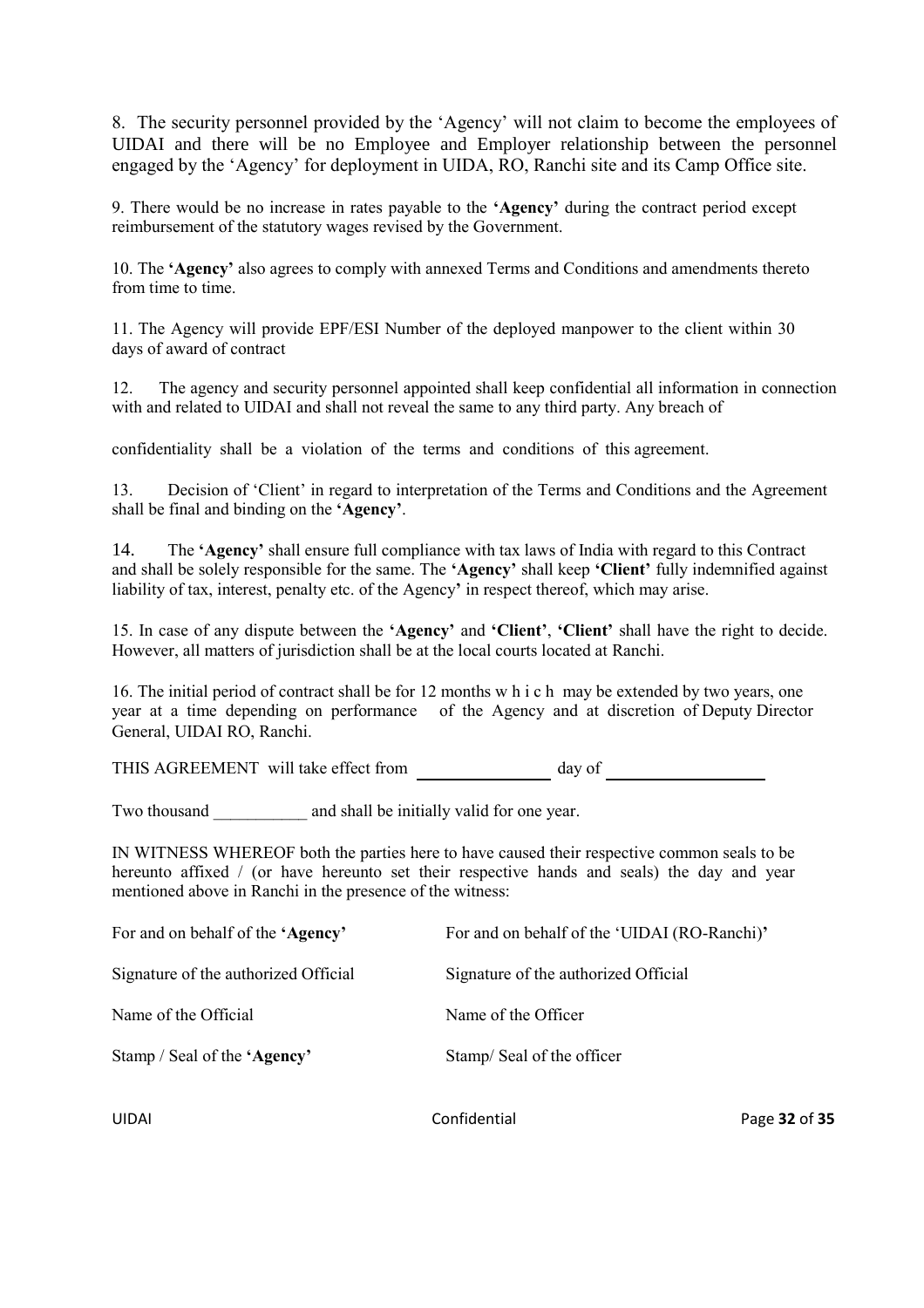# SIGNED, SEALED AND DELIVERED

| SIGNED, SEALED AND DELIVERED<br>By the said | By the said        |                |
|---------------------------------------------|--------------------|----------------|
| Name                                        | Name               |                |
| on behalf of the 'Agency' in presence of    | on behalf of the ' | in presence of |
| Witness                                     | Witness            |                |
| Name                                        | Name               |                |
| Address                                     | Address            |                |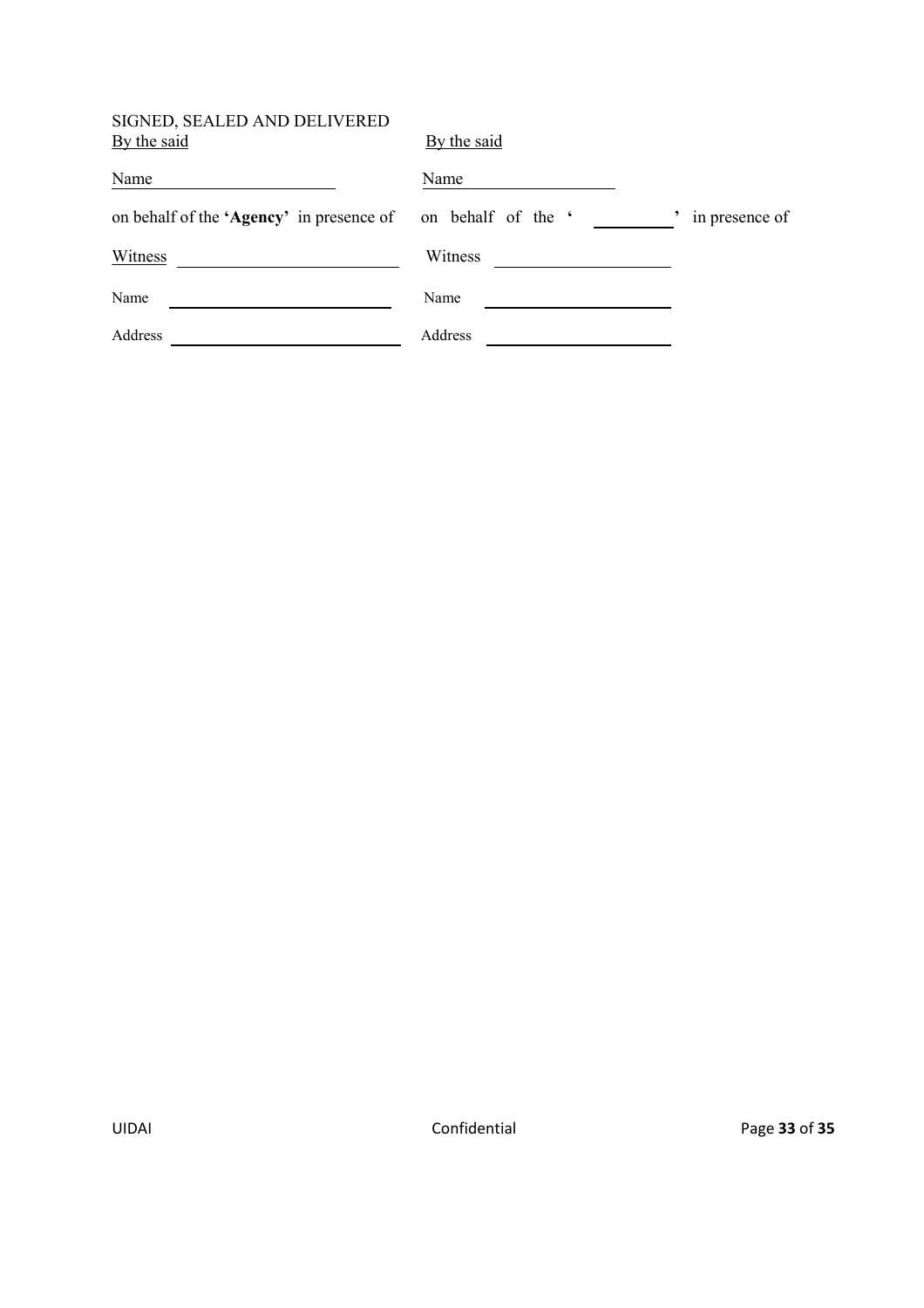#### **Appendix B**

#### **PERFORMANCE BANK GUARANTEE (To be stamped in accordance with Stamp Act)**

#### **The non-judicial stamp paper should be in the name of issuing Bank**

**Ref……………….. Bank Guarantee No…………………......**

**Date………………………………………...**

**To**

#### **Unique Identification Authority of India Ministry of Electronics & Information Technology, Govt. of India (GoI), Regional Office-Ranchi, 1 st Floor, RIADA Central Office Building Namkum Industrial Area, Lowadih, Ranchi - 834010**

Dear Sirs,

In consideration of the Unique Identification Authority of India, Ministry of Electronics & Information Technology, Government of India, on behalf of the President of India, (hereinafter referred to as the 'Owner' which expression shall unless repugnant to the context or meaning thereof include its successors, administrators and assigns) having awarded to M/s…………………………………….. with its Registered/Head office at ……………………… (hereinafter referred to as the "Contractor" which expression shall unless repugnant to the context or meaning thereof, include its successors, administrators, executors and assigns), a Contract by issue of Notification of award No…………….. dated ……….. and the same having been acknowledged by the Contractor, resulting in a Contract, bearing No………….. dated…………valued at………for **"Selection of Security Service Agency for providing security at UIDAI, RO-Ranchi"** and the Contractor having agreed to provide a Contract Performance Guarantee for the faithful performance of the entire Contract not exceeding Rs. ……………….. (in words & figures).

1. We…………………………………………………………………………………………………(Nam e & Address of Bank Branch) having its Head office at ……………………………………………….

(hereinafter referred to as the 'Bank', which expression shall, unless repugnant to the context or meaning thereof, include its successors, administrators, executors and assigns) do hereby guarantee and undertake to pay the amounts due and payable under this guarantee without any demur, reservation, context, recourse or protest and/or without any reference to the Contractor merely on a demand from the Owner stating that the amount claimed is due by way of loss or damage caused to or would be caused to or suffered by the Owner by reason of breach by the said Contractor(s) of any of the terms or conditions contained in the said Agreement or by reason of the Contractor(s)' failure to perform the said Agreement. Any such demand made on the Bank shall be conclusive and binding not withstanding any difference between the Owner and the Contractor or any dispute pending before any Court, Tribunal, Arbitrator or any other authority. We agree that the guarantee herein contained shall be irrevocable and shall continue to be enforceable till the Owner discharges this guarantee.

2. The Owner shall have the fullest liberty without affecting in any way the liability of the Bank under this guarantee, from time to time to extent the time for performance of the Contract by the Contractor. The Owner shall have the fullest liberty, without affecting this guarantee, to postpone from time to time